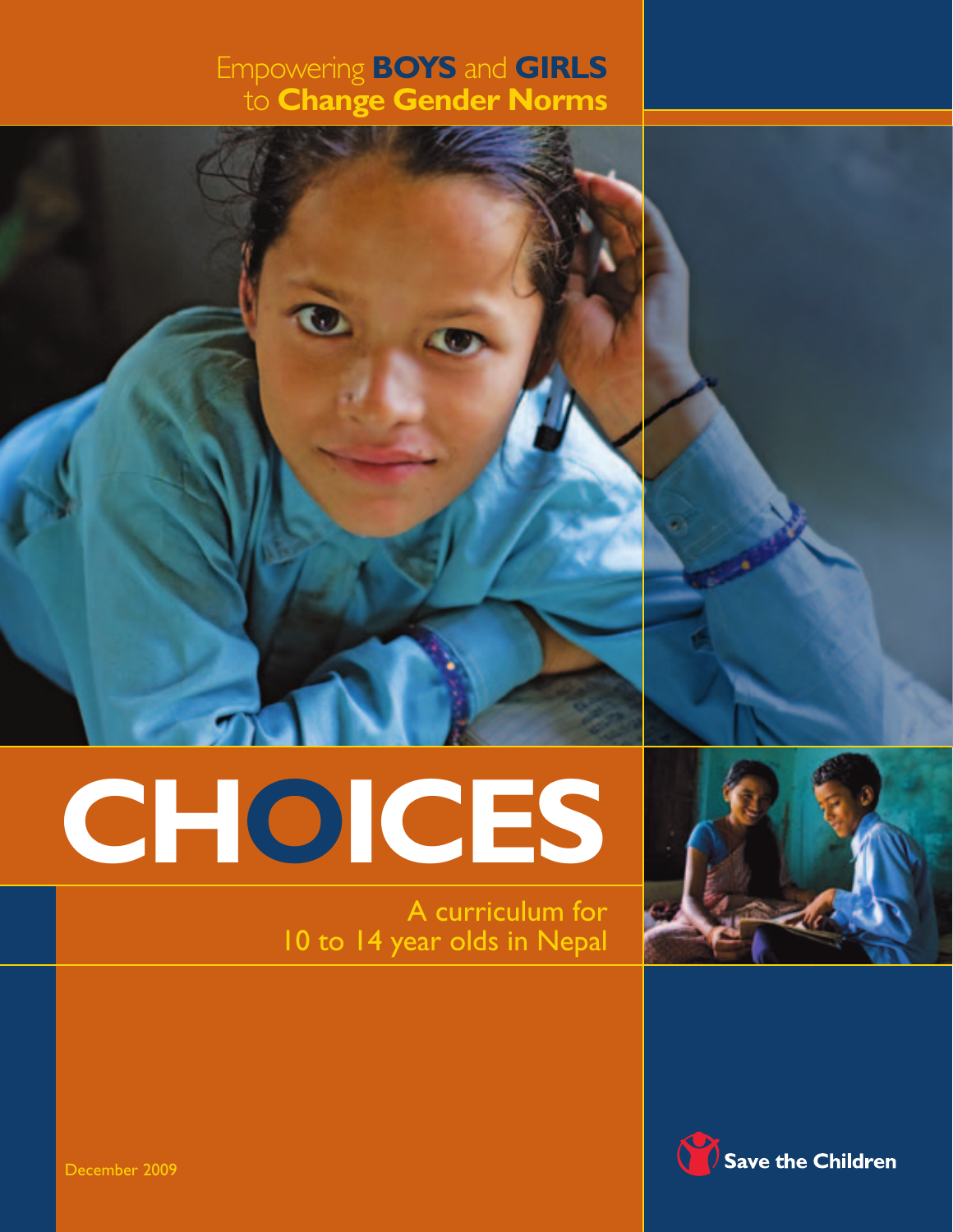### **SUGGESTED CITATION**

"Choices: Empowering boys and girls to change gender norms: A curriculum for 10 to 14 year olds in Nepal. Save the Children International 2009. "

### **ACKNOWLEDGEMENTS**

Save the Children would like to express its sincere appreciation to the **Vallavbhai and Savitaben Patel Foundation** for their support. This publication has benefited from the contributions, efforts and energy of many people. The main author of this curriculum was **Pam McCarthy**, an independent consultant who led the formative research in the field and translated what we learned from young boys and girls into an emotion based behavior change curriculum that directly responds to these children's voices. Pam worked closely with **Brad Kerner (Save the Children US)** and Nepal field staff in developing this curriculum.

We are especially grateful to Save the Children's field staff and partners in Nepal who were trained to lead the formative research, reviewed drafts of this curriculum and conducted the pilot test; **Bishwa Ratna Pun, Bharat Shrestha, Arun Kuma Mahato, Madhuri Kilpatrick, Sita Ghimire, Pratisha Dewan, Shrijana Sharma, Rina Chaudhary, Devendra Sing, Laxman Belbase**.

Save the Children would like to also thank those who commented on early drafts of the curriculum: **Gabriella Olofsson (Save the Children Sweden), Ame Atsu David (Save the Children Sweden), Michal Avni (USAID)**.

And thanks to all the boys and girls from Shree Jana Bikash Secondary School (Balkhu, Kathmandu) and Shree Secondary School Vidyanagar, Kapilbastu who were involved in the formative research and pilot testing of the Choices curriculum.

We would like to thank those who were involved in the operations research phase when the Choices curriculum was evaluated for the first time: From Surendra Chaurasiya, Tara Kanel, Arun Kumar Mahato, Bishawa Ratna Pun Brad KenrerBhawana Subedi, Rebecka Lundgren. Ram Babu Sah, Dhanmanti Mahara, Gyandeep Chaudhary (PNGO staff) All the Children participating in the child clubs Pokharvinda and Bhawanipur as experimental area; Chandraaudhayapur and Devipur Village Development Committees.

Design and Production: Green Communication Design inc. www.greencom.ca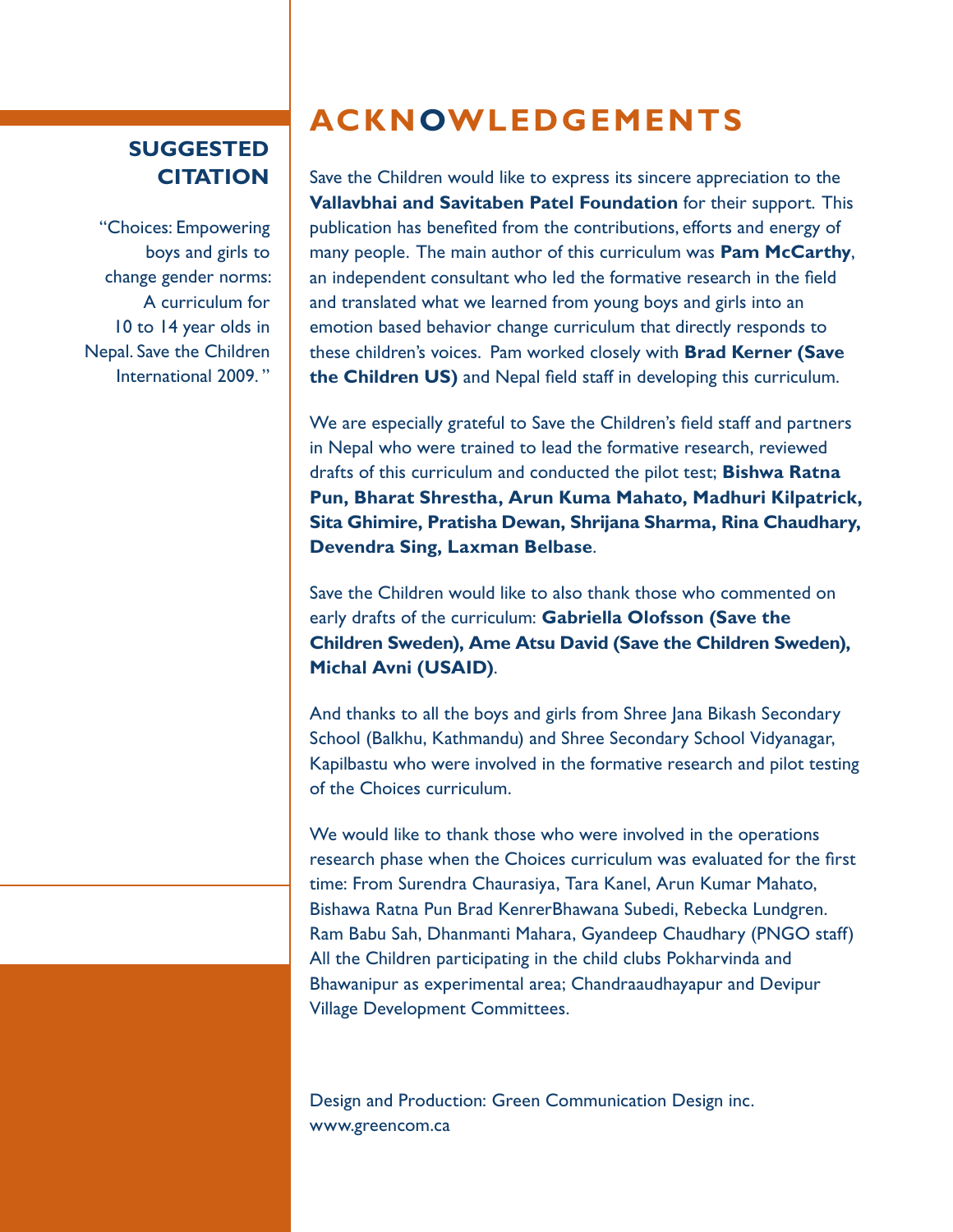### **INTR ODUCTION**

### **Current Situation: Gender Norms in Nepal**

Nepal has a rich cultural heritage that blends religions, rituals, beliefs, traditions and languages. Despite the vibrancy of the Nepal culture, many girls and women do not have the same life opportunities as boys and men. Girls' social roles in Nepal are strictly prescribed. Young girls perform more household chores than young boys, are less likely to stay in school and sometimes brokered into marriage at a young age. Since a girl will move in with her husband's family after marriage, families do not typically invest resources in a girl's well-being and health. As she grows, a Nepali girls mobility decreases and gender inequality continues as they mature into women. Women continue to be more responsible than men for chores, are often confined to the home, and are often subject to domestic abuse.

### **Save the Children's Response**

Save the Children believes that changing the gender related attitudes and behavior of adolescent boys can ultimately change the way girls and women are treated in Nepali society, and lead to improved health and more joyful lives for both men and women. More over, Save the Children believes that children can be engaged in discussions that critically reflect on gender norms in an age appropriate way. Changing well-established gender-related attitudes and behaviors is challenging, especially when Nepali culture supports more restrictive gender roles for women and girls. Save the Children Nepal seeks to change gender attitudes and behaviors in younger adolescents, aged 10 to 14 year old, before they become firmly entrenched by intervening with young boys and girls participating in Child Clubs.

### **Curriculum Goals**

If this intervention is successful, the lives of young girls and women will improve. Girls will feel more respected and empowered to achieve their dreams. Measurable outcomes could include:

### **Behavioral**

- o The uptake of chores by boys
- o Helping sisters with school work (for school going sisters)
- **o** Teaching sister educational skills by including her in their homework (for non-school going sisters)
- o Increased advocacy within a household to keep girls in school and delay marriage

### **Attitudinal**

- **o** Girls' lives have equal value as boys
- **o** Girls should go to school and can succeed
- Girls can achieve their hopes and dreams
- o Boys can help around the house so girls have more time to do school work
- o Boys and girls can change gender norms by simple actions
- **o** Boys can show their love to their sisters through action
- **o** Boys can enrich the lives of girls by caring actions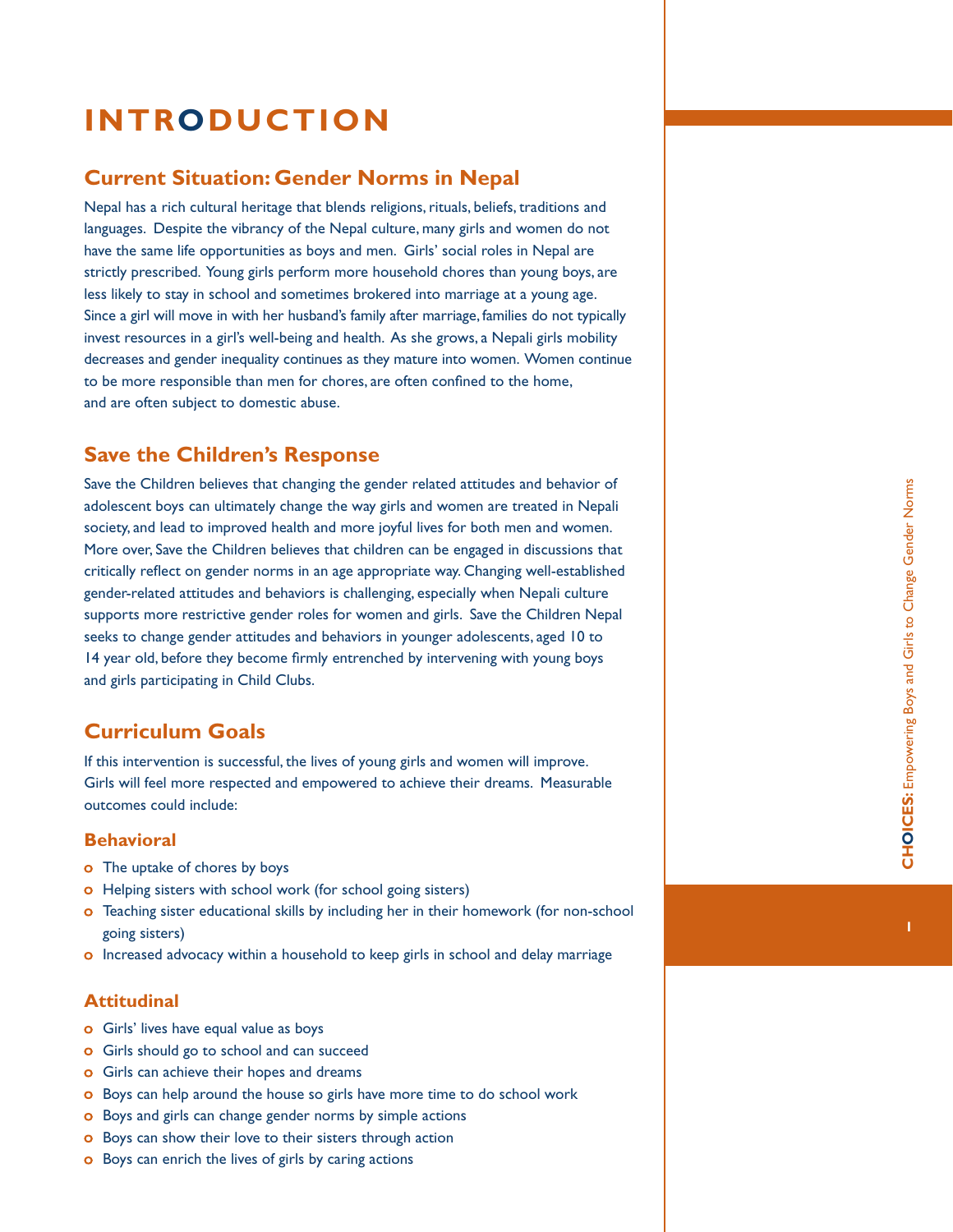### **RESULTS OF CHOICES EVALUATION**

Prior to the scaling up the use of the CHOICES curriculum Save the Children a pilot test was conducted to evaluate the short term effects on children's attitudes and behaviors about gender norms. Save the Children partnered with The Institute for Reproductive Health (IRH) at Georgetown University which has experience using innovative and developmentally appropriate evaluation methods and tools for very young adolescents.

The results of IRH's evaluation clearly show that CHOICES was effective in contributing to more gender-equitable attitudes and behaviors among boys and girls. Differences between baseline and endline quantitative measures were statistically significant in scales measuring gender norms and behavior between the experimental and control groups. For example, significantly fewer CHOICES participants felt it was acceptable for a man to beat his wife if she disagrees with him and significantly more participants felt that daughters should have the same chance to go to school or work outside the home as sons. The smaller sample of paired siblings showed a clear trend among boy participants to adopt more gender-equitable behaviors.

The qualitative results reinforce those findings, showing that most children in the experimental group recognized that gender inequity was normal but felt that it is unfair and should be changed. They believed that CHOICES, or similar programs, can help promote more gender-equitable norms. More boys in the experimental group said they were making small changes in their own behavior—helping their sisters and mothers with household chores, advocating for their sisters' education and against early marriage and encouraging family members, friends and neighbors to do the same. More girls in the experimental group also stated that their brothers and other boys in their communities were making small changes toward gender equality. Photovoice results show young people in the experimental group tended to take more images of gender-equitable actions, while the control group photographed more traditional gender roles. In FGDs, parents in the experimental area reported that their sons had started to help their daughters with schoolwork and chores, and their households were more peaceful and harmonious as a result. Parents from the experimental group specifically mentioned CHOICES by name and suggested expanding the program.

For more information, the full evaluation report, "Utilizing Participatory Data Collection Methods to Evaluate Programs for Very Young Adolescents: An Evaluation of Save the Children's Choices Curriculum in Nepal" can be accessed at www.irh.org.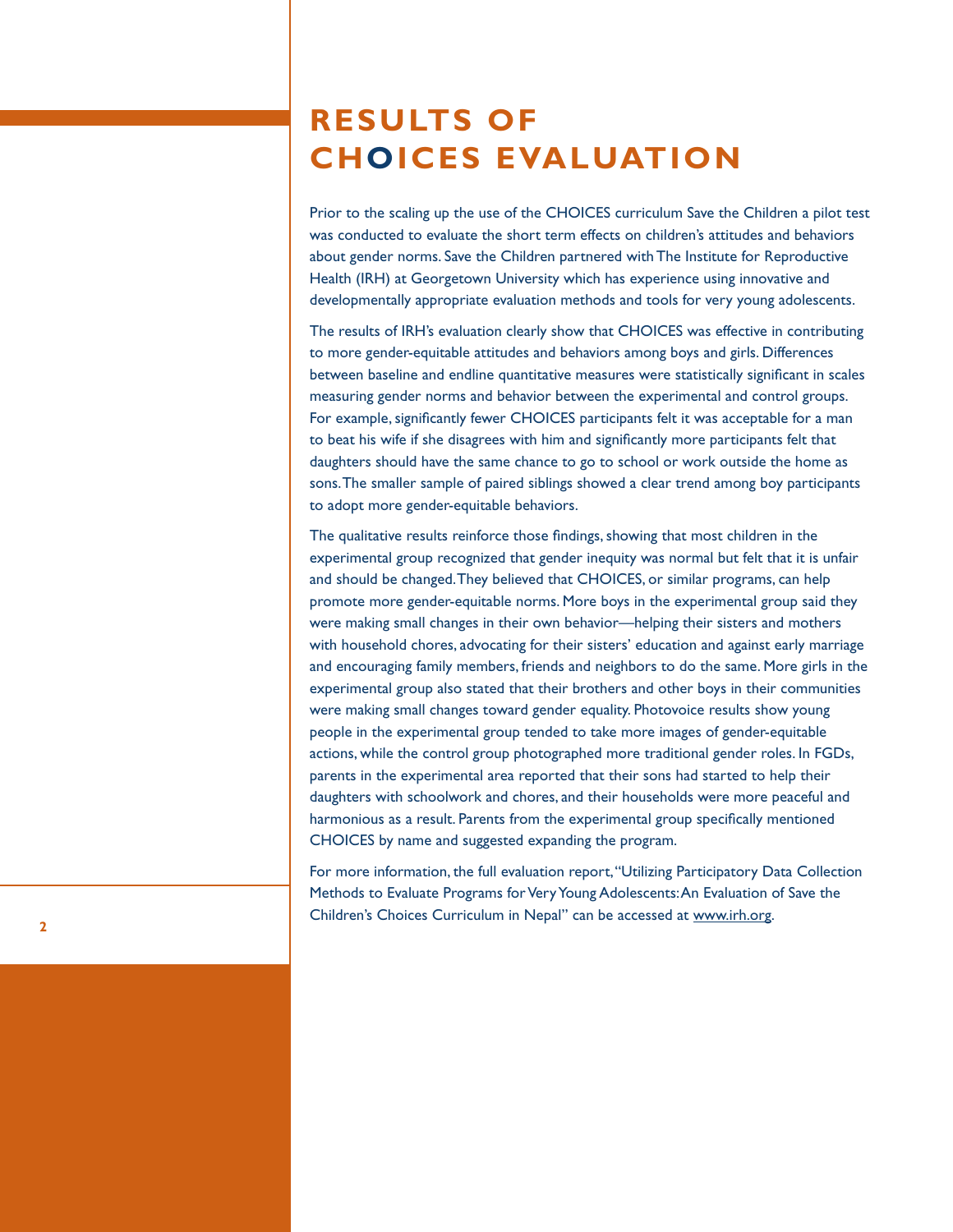# ACTIVITY<sup>1</sup> **BLUE VERSUS GREEN**

### **Opening Discussion**

As boys and girls arrive to the Child Club, separate them into two groups based on the color of their clothes. For example, children wearing clothes that are green (any variation) will be in one group and those wearing blue (any variation) will be in another group. Each group should include both boys and girls and every child should be assigned to a group. Ask the blue and green group to sit on opposite sides of the room. (Assign boys or girls who aren't wearing blue or green to either group, striving to keep the numbers in the groups about equal with a mix of both boys and girls in each group.)

### Ask students the following questions:

- o What differences do you see in the two groups we have created?
- o Does one group seem special or better?

Allow about 5-10 minutes for discussion

### **Activity**

Tell the boys and girls that the children in the blue group are superior in intelligence, beauty and personality and are deserving of more respect and an easier life than the children in the green group. In addition, tell them the children in the green group will be asked to do many tasks to make life better for the children in the blue group. Children in the green group may not be able to attend school for as long because they need to be home doing work for the children in the blue group.

### **Discussion**

Ask the children in the green group these questions: (Especially encourage responses from boys.)

- o How do you feel about being told you are less deserving of respect based on the color of your clothes?
- o How do you feel about being assigned to a more difficult life?
- o Do you feel it is fair to assign respect and life quality based on the color of your clothes?

Next, ask the boys and girls assigned to the blue group to answer these questions:

- o How do you feel about being told you are more deserving of respect based on the color of your clothes?
- o How do you feel about being assigned to an easier life?
- o Do you feel it is fair to assign respect and life quality based on the color of your clothes?
- o How would you feel when you saw green group children being treated differently than you?

Next, repeat the activity by switching roles, assigning children in the green group more respect and privilege. Repeat the questions above so that children in both groups can experience and express how inequality feels.

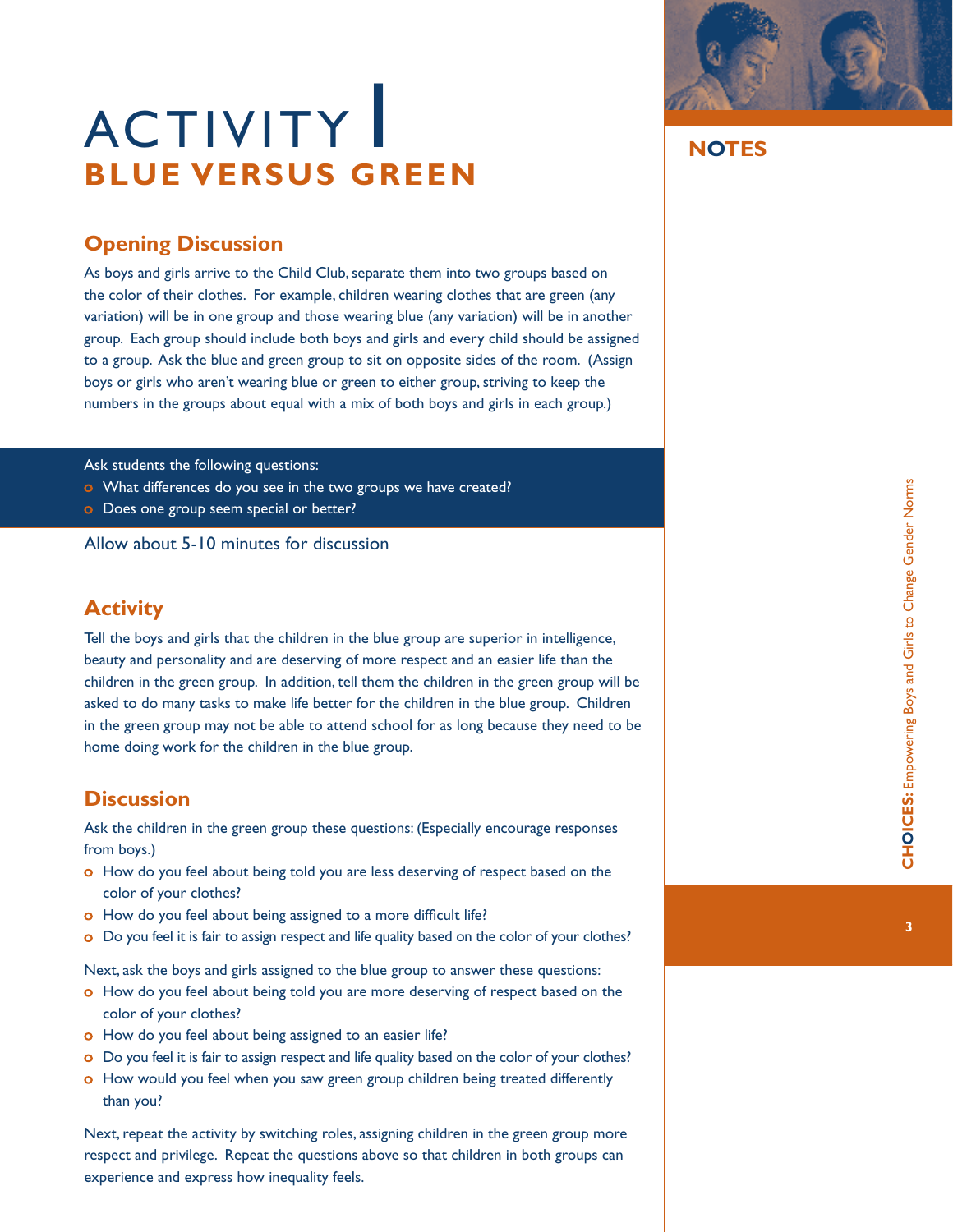### **NOTES**

### **Activity 1 Blue Versus Green**

### **Making Choices**

Ask all children:

(cont'd)

- o Suppose you had a choice. Which would you choose:
	- o Choose to keep two groups where the children in the blue group have a better and easier life and children in the green group don't enjoy the same respect and life as those children in the blue group.
	- o Choose to create one group where everyone has the same respect and children work together to have a good and fair life.

### **REFLECTION**

- o In many Nepali communities, the "blue" group consists of all boys and the "green" group consists of all girls. Boys tend to enjoy more respect and an easier life than girls.
- o For the next few weeks, we are going to talk about choices. We will explore ways we can unite the "green" group—girls—and the "blue" group—boys—in ways that lead to happy, better lives for all.
- o We are going to talk about choices. Everyday both boys and girls have opportunities to keep the "blue" and "green" groups separate or work to bring them together for happier lives.

**This week, discuss with your friends and family how life in your community is different for boys and girls and how they feel about these differences.**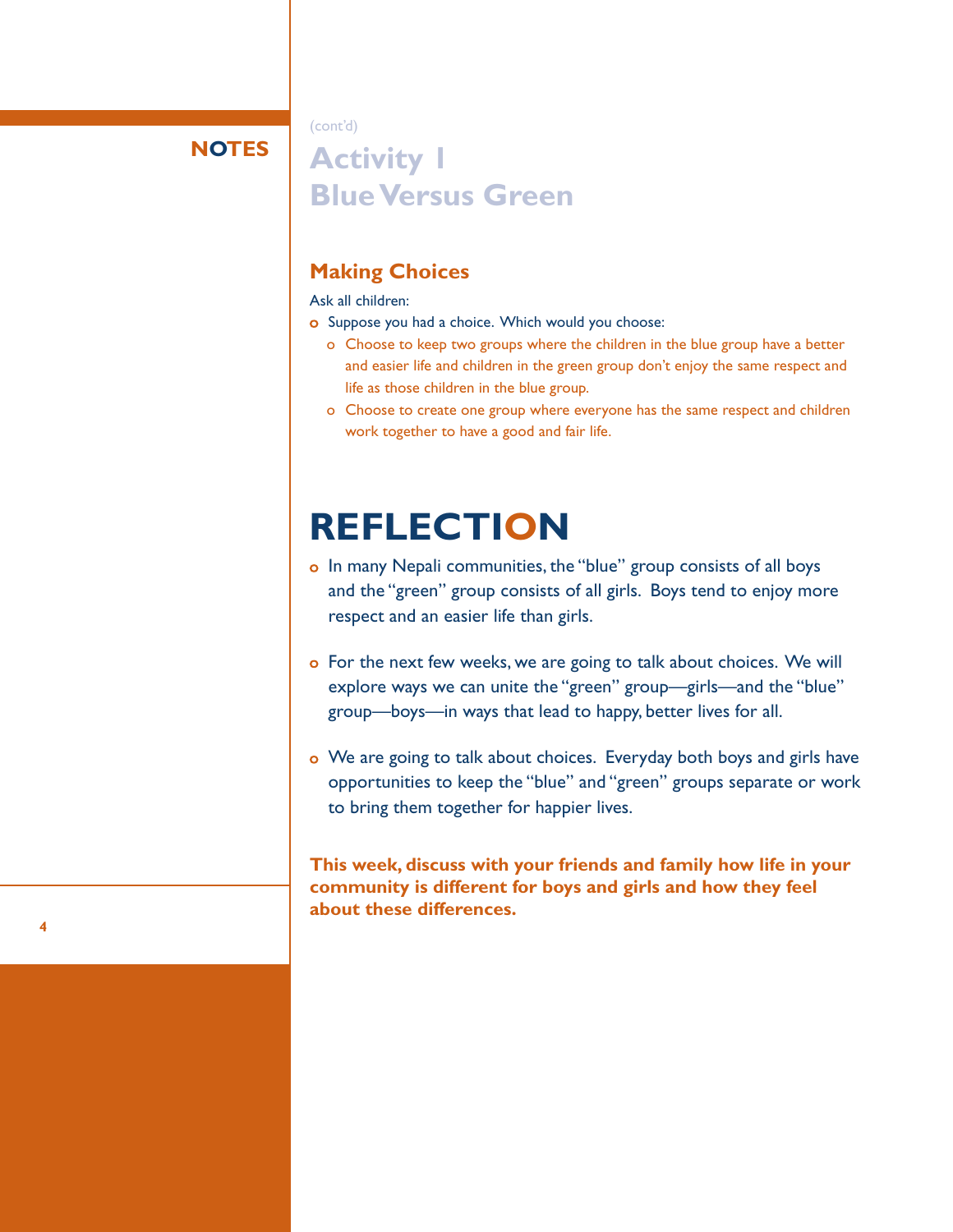# ACTIVITY<sup>2</sup> NOTES **JOURNEY OF RESPECT**

### **Opening Discussion**

Ask students the following questions:

- o Does one earn respect or is respect given to you?
- O Does respect remain the same or change over time?
- **o** Can people earn respect by their actions and choices?

Allow about 5-10 minutes for discussion

### **Activity**

Ask girls and boys to sit on opposite sides of the room. The facilitator should read each of the statements below in the "Which boy is more respected" and "Which girl is more respected" sections. After asking each of the questions below, ask the boys and girls to "vote" on each response within their group with a show of hands. If all girls or all boys don't agree with each other, ask the boys and girls to discuss the question until everyone agrees.

Alternately, ask the boys and girls to answer, noting and discussing any differences in their "vote." It is likely that both girls and boys will agree on key issues, so summarize the key point:

*Respect is earned one action at a time.*

### **Facilitators note:**

*The questions below are intended to connect respect and the desired behaviors in an interactive way and are not intended to generate considerable discussion. The show of hands for each vote is important so children recognize that the connection between respect and behaviors is strong, a key influence strategy in changing behaviors.* 

Use these questions to explore "respect":

*Which boy is more respected:*

**Choice 1:** The boy who bullies and teases girls **Choice 2:** The boy who protects girls from bullies?

- *Which boy is more respected:*  **Choice 1:** The boy who helps his sisters with chores **Choice 2:** The boy who teases other boys who help their sisters with chores?
- *Which boy is more respected:*

**Choice 1:** The boy who protects his sister from advances from men **Choice 2:** The boy who does not say anything to men making advances on his sisters?

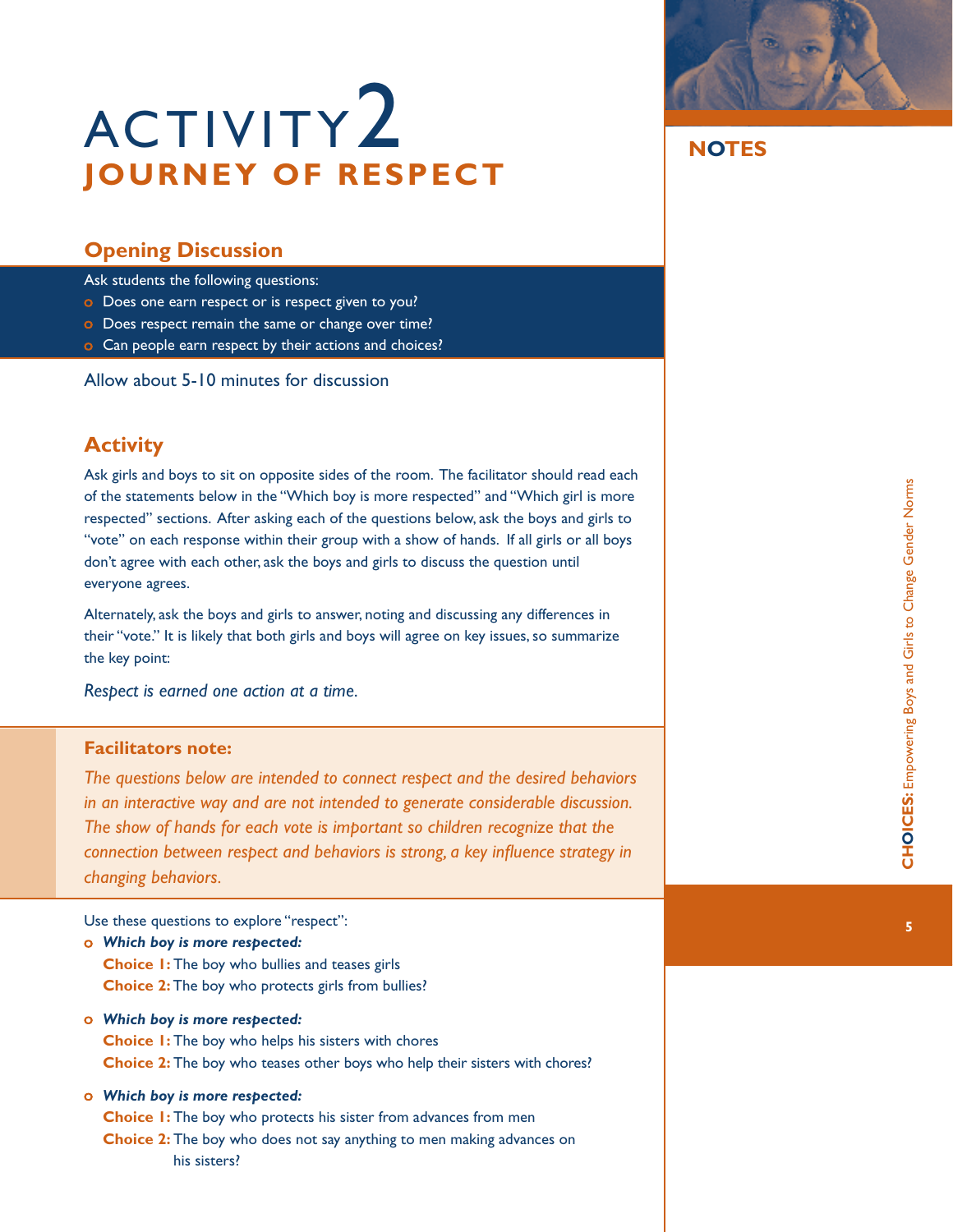(cont'd)

**NOTES**

### **Activity 2 Journey of Respect**

### *Which boy is more respected:*

**Choice 1:** The boy who helps his sister with chores like gathering firewood and water **Choice 2:** The boy who continues to play and relax while his sister works?

### *Which boy is more respected:*

**Choice 1:** The boy who advocates for his sister, asking his parents to allow her to stay in school

**Choice 2:** The boy who says nothing when his parents take his sister out of school?

#### *Which boy is more respected:*

**Choice 1:** The boy who reads to his sister and helps her with schoolwork **Choice 2:** The boy who focuses only on his own schoolwork while his sister does chores?

#### *Which boy is more respected:*

**Choice 1:** The brother who insists on cleaning up after himself after meals and cleaning his own sleeping area

**Choice 2:** The boy who allows his sister to clean up after him, saying "I am a man. I don't do domestic work."?

### *Which boy is more respected:*

**Choice 1:** The boy who talks often with his mother, telling her how much he loves and respects her

**Choice 2:** The boy who speaks only to his father and does not share his feelings with his mother?

### *Which boy is more respected:*

**Choice 1:** The boy who looks for opportunities to guide his sister to a bright future **Choice 2:** The boy who focuses only on his own life and what's best for him?

### *Which boy is more respected:*

**Choice 1:** The boy who protects his sister's safety, insisting he accompany her to school and on errands like collecting firewood

**Choice 2:** The boy who does not accompany his sister?

#### *Which boy is more respected:*

**Choice 1:** The boy who offers to help with family chores so his sister can stay in school **Choice 2:** The boy who does not help with family chores and leaves it all for his sister to do?

### *Which boy is more respected:*

**Choice I:** The boy who talks to his sister about her future, hopes and dreams, encouraging her to stay in school

**Choice 2:** The boy who does not ask his sister about her future, hopes and dreams?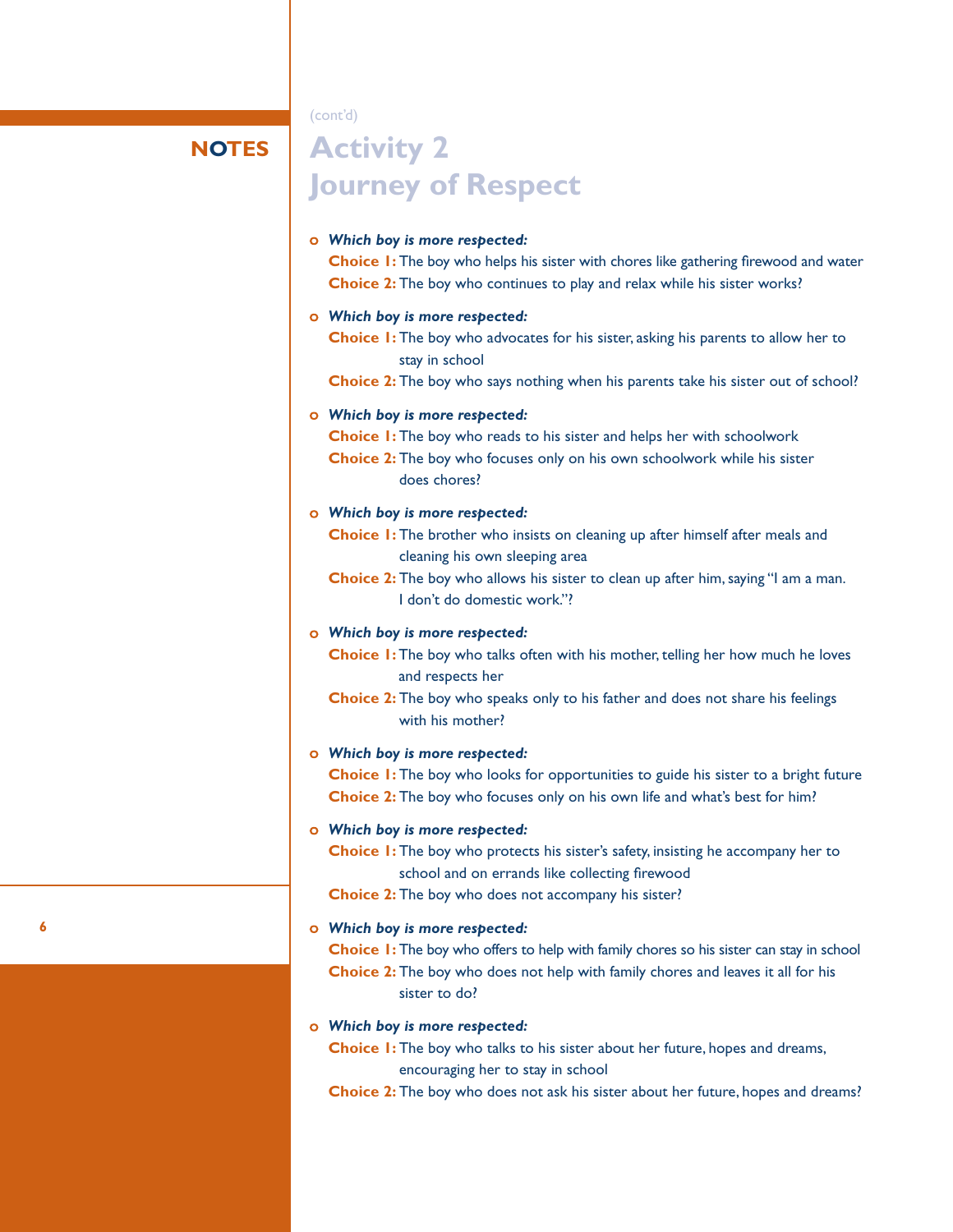### *Which boy is more respected:*

**Choice 1:** The boy who wants to marry and protect his wife when he is older, working together so both husband and wife can be happy

**Choice 2:** The boy who wants a wife to do work for him so he can be happy?

### *Which girl is more respected:*

**Choice 1:** The girl who recognizes her brother respectful actions by smiling and thanking him

**Choice 2:** The girl who does not show gratitude to brothers, accepting his kindness and respect without acknowledging it?

### *Which girl is more respected:*

**Choice 1:** The girl who takes pride in her school work, always striving to do her best.

**Choice 2:** The girl who does not care about the quality of her school work?

#### *Which girl is more respected:*

**Choice 1:** Recognizes that she has value and respectfully asks for what she needs **Choice 2:** Does what she is told, even when she doesn't want to do it?

#### *Which girl is more respected:*

**Choice I:** Asks brothers for his help with homework and chores **Choice 2:** Does work for brother and families and resents doing so?

#### *Which girl is more respected:*

**Choice 1:** The girl who never gives up on her hopes and dreams, despite setbacks and challenges

**Choice 2:** The girl who gives up easily when life challenges arise?

### *Which girl is more respected:*

**Choice 1:** The girl who works hard to read and write

**Choice 2:** The girl who doesn't care about reading and writing, choosing to rely on others for these tasks?

### *Which girl is more respected:*

**Choice 1:** The girl who respectfully talks to her parents about staying in school **Choice 2:** The girl who stops going to school because it requires too much work?

### *Which girl is more respected:*

**Choice 1:** The girl who respectfully and consistently works for change in her family and community

**Choice 2:** The girl who accepts the choices of others for her without question?

#### *Which girl is more respected:*

**Choice 1:** The girl who believes in herself and doesn't allow others to put her down or dictate life choices

**Choice 2:** The girl who accepts the opinions and perceptions of others, even when they are not true?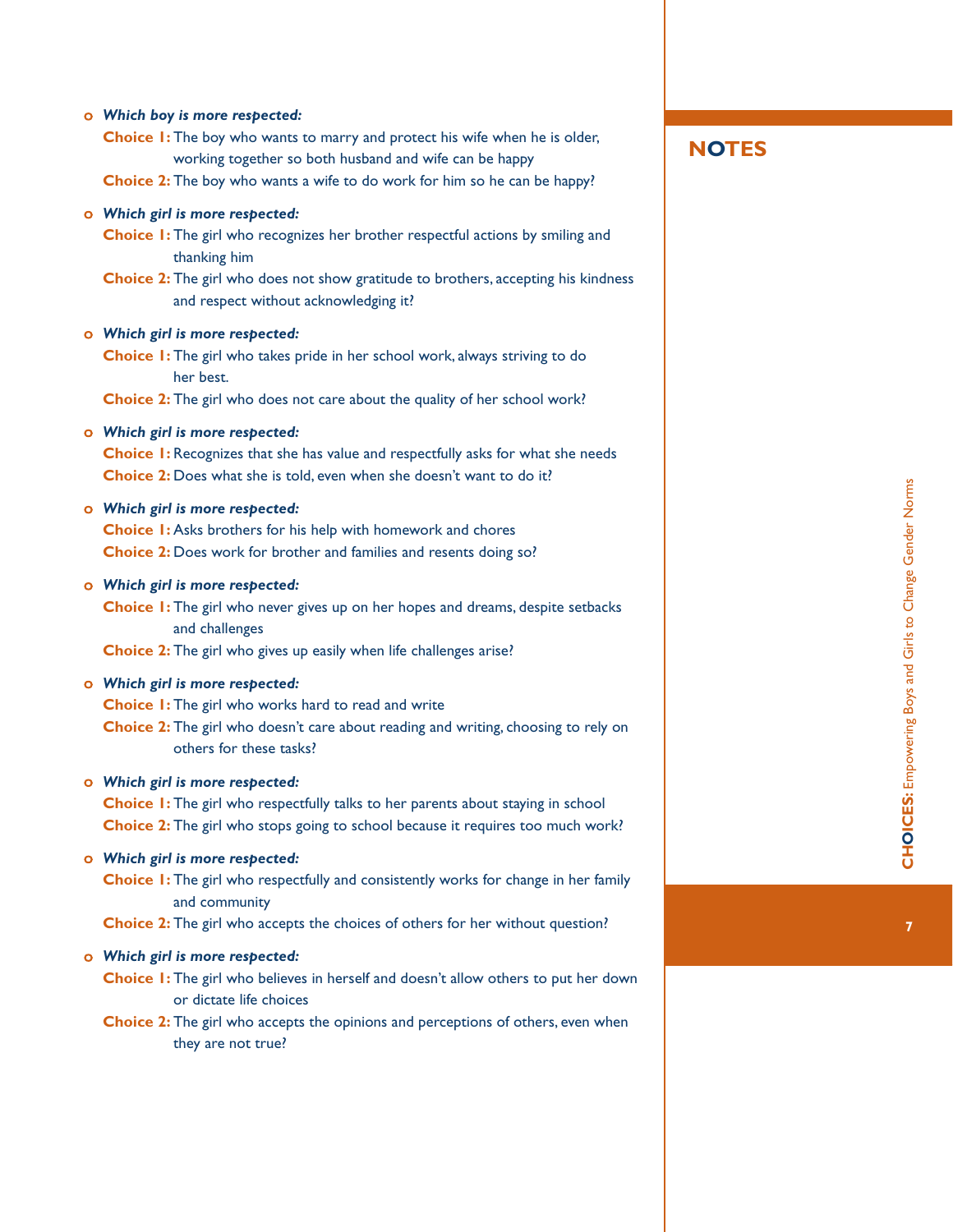(cont'd)

**NOTES**

### **Activity 2 Journey of Respect**

### **Discussion**

Ask all children: Which of these actions will allow the "green" and "blue" group to unite for a happier life? Which actions will earn respect from family and friends? Which actions can boys and girls have control over? Who influences boys and girls choices?

### **Making Choices**

Ask all children:

- o Suppose you had a choice. Which would you choose:
	- o Choose actions that will benefit the lives of both boys and girls?
	- o Choose actions that benefit your life but not that of the opposite sex?

### **REFLECTION:**

o Respect is earned, one kind action at a time.

 All children have choices. The choices you make today can change your life and the lives of others.

**This week, discuss with your friends and family what choices you will take this week that will show and earn you respect?**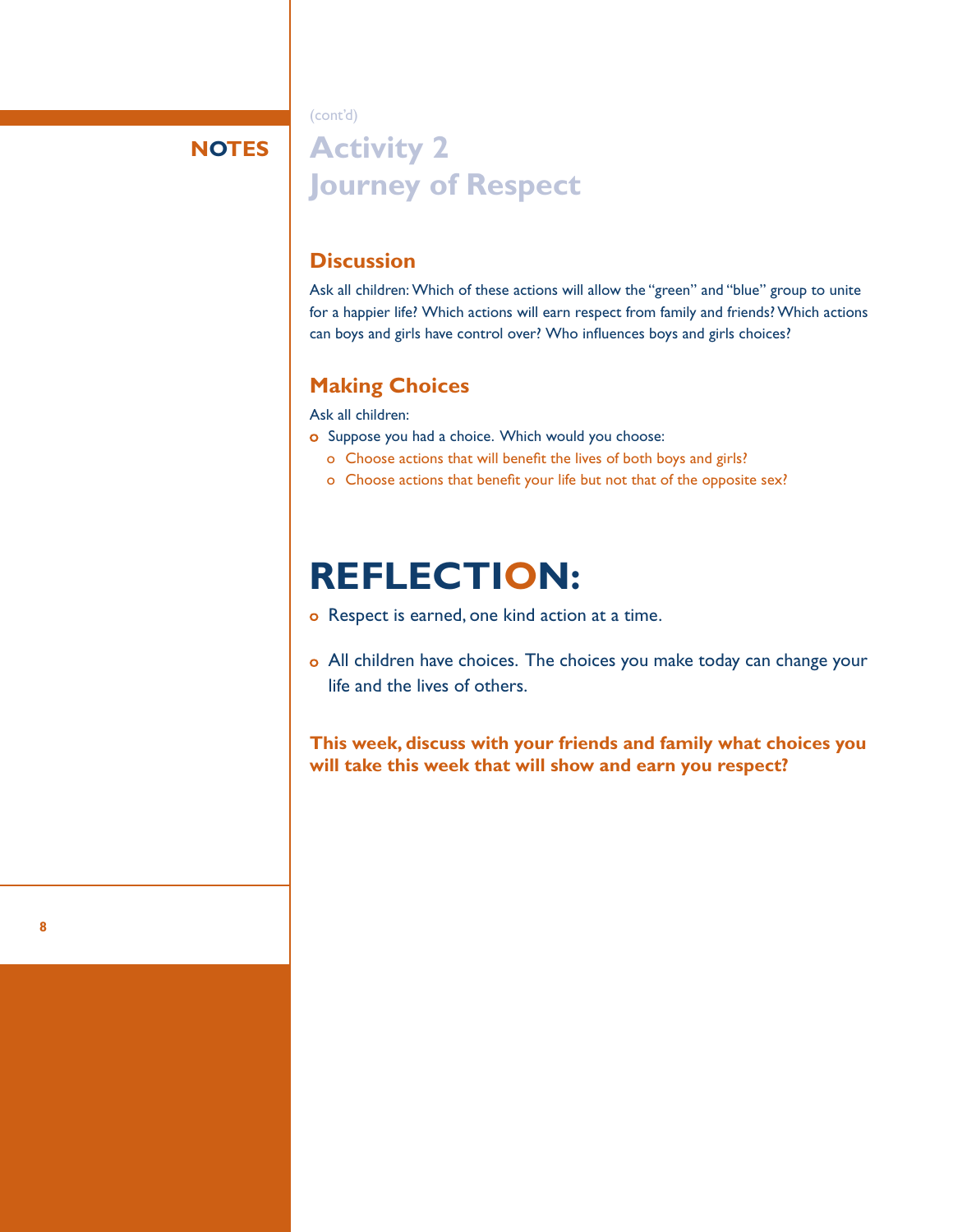# ACTIVITY<sup>3</sup> **THE INVISIBLE WALL**

### **Opening Discussion**

Ask children to discuss the following questions:

- o What are the purpose of walls and fences?
- o Have you ever seen an invisible wall or fence?
- **O** Do you think invisible walls exist?

### **Facilitators note:**

*The purpose of these questions is to engage students and capture attention, not to elicit logical answers. It is fine for children to respond "no" to the last two questions. Don't expect an in-depth conversation to these questions. The answers will become more evident as the activity continues.*

Allow about 5-10 minutes for discussion.

### **Activity:**

Although we can't see invisible walls, they do exist and can be felt. Maybe you have felt an "invisible wall" before. Here are examples of "invisible walls":

*These following scenarios can be uses as role play if culturally appropriate and fun for children.*

- A boy is playing volleyball with his friends after school. While chasing the ball, he sees his sister struggling with pails of heavy water. The young boy and his friends are having a great time, but they stop for a rest. While resting, he sees his sister carrying a heavy load of fire wood, and really wants to help her because he feels guilt having all the fun while his sister works. He is tempted to stop playing and help his sister, but he feels the "invisible wall" between what he feels is right and what others may think is right, and he continues playing while his sister works. Has anyone ever felt this way? What makes us feel this way? What can we do to change these feelings?
- o A boy is working on his school work at home. He is proud of the praise he receives from his teachers and parents for his scholarly work and good grades. His sister does not receive praise for her good school work because she rarely has time to do homework. While the young man does his homework, he notices that his sister is still doing housework and cleaning up after his meal. He knows that his sister also has homework and he is tempted to help her with the housework so she can do her homework, but he feels the "invisible wall." He knows that crossing the "invisible wall" to help his sister may result in scorn and teasing from his family and friends, so he continues his homework and his sister continues with chores. Has anyone ever felt this way? What makes us feel this way? What can we do to change these feelings?

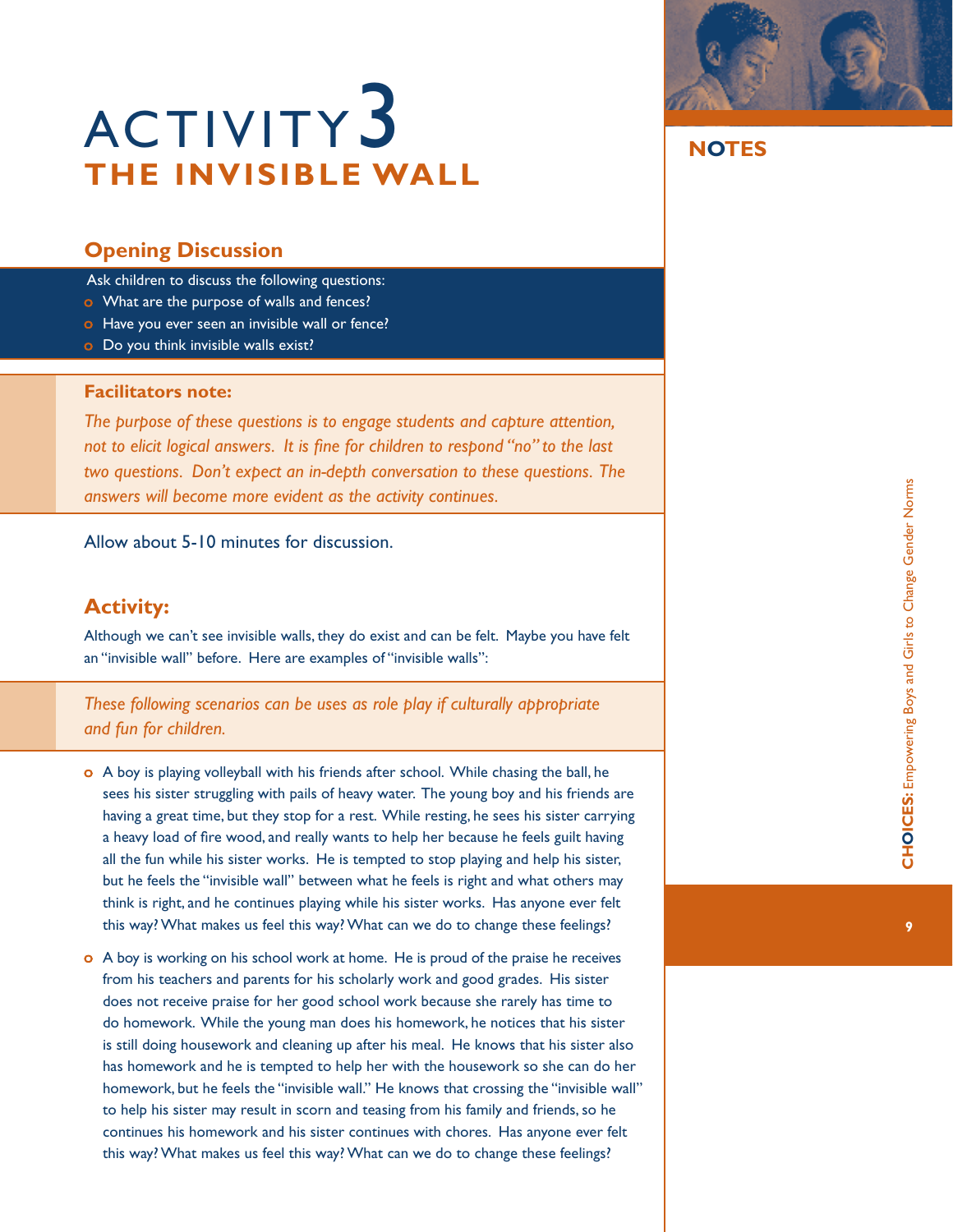(cont'd)

### **NOTES**

### **Activity 3 The Invisible Wall**

- A boy finishes his evening meal. Mother asks if he has had enough to eat, and then asks his sister to clean his dishes. The young man notices that his mother does not ask his sister if she received enough food. He wants to ask his sister if she had enough to eat and help her with the dishes but he feels the "invisible wall" that says boys should not clean up after themselves. He feels silly, even sad, that his sister has to wait on him when he is fully capable to do so himself, but the "invisible wall" keeps him from changing this situation. Has anyone ever felt this way? What makes us feel this way? What can we do to change these feelings?
- One day, a young boy overhears his parents talking about his sister. The parents feel that his sister should not continue in school, focusing instead on household chores and preparing for marriage. The young man feels sad because he knows his sister's life will be happier if she can continue going to school. He feels an "invisible wall." He wants to respectfully talk to his parents about his sister, saying he will help more around the home so that his sister can continue in school. But he wonders what his parents will say if he approaches them with this topic. The "invisible wall" keeps him from advocating for his sister. Has anyone ever felt this way? What makes us feel this way? What can we do to change these feelings?

### **Discussion**

Ask children to share other "invisible walls" that exist in their community.

After sharing examples of "invisible walls," ask the same opening question again:

- What is the purpose of walls and fences? (Sample answers: To keep animals and people in their place. To exert control over animals and people.)
- Have you ever seen an invisible wall or fence? (Sample answers: We don't *see* invisible walls, but we can *feel* them. We see the impact of the walls and fences on lives every day. Invisible walls keep boys and girls in different roles in the same community. Some invisible walls lead boys to happier lives than girls. Some invisible walls keep boys and girls in traditional roles.)
- Do you think invisible walls exist? (Sample answers: Invisible walls can form powerful fortresses that seem impossible to remove. Although the invisible walls appear strong and indestructible, they are just a façade. The invisible walls can be taken down by discussion and respectful action over time. These activities are providing you with the tools to take down invisible walls.)

In addition, ask these questions:

- o How are walls and fences taken down? (Sample answers: Walls and fences are taken down one stone or post at a time. It takes patience and time to take invisible walls down.)
- What actions can you take to remove "invisible walls" in your life?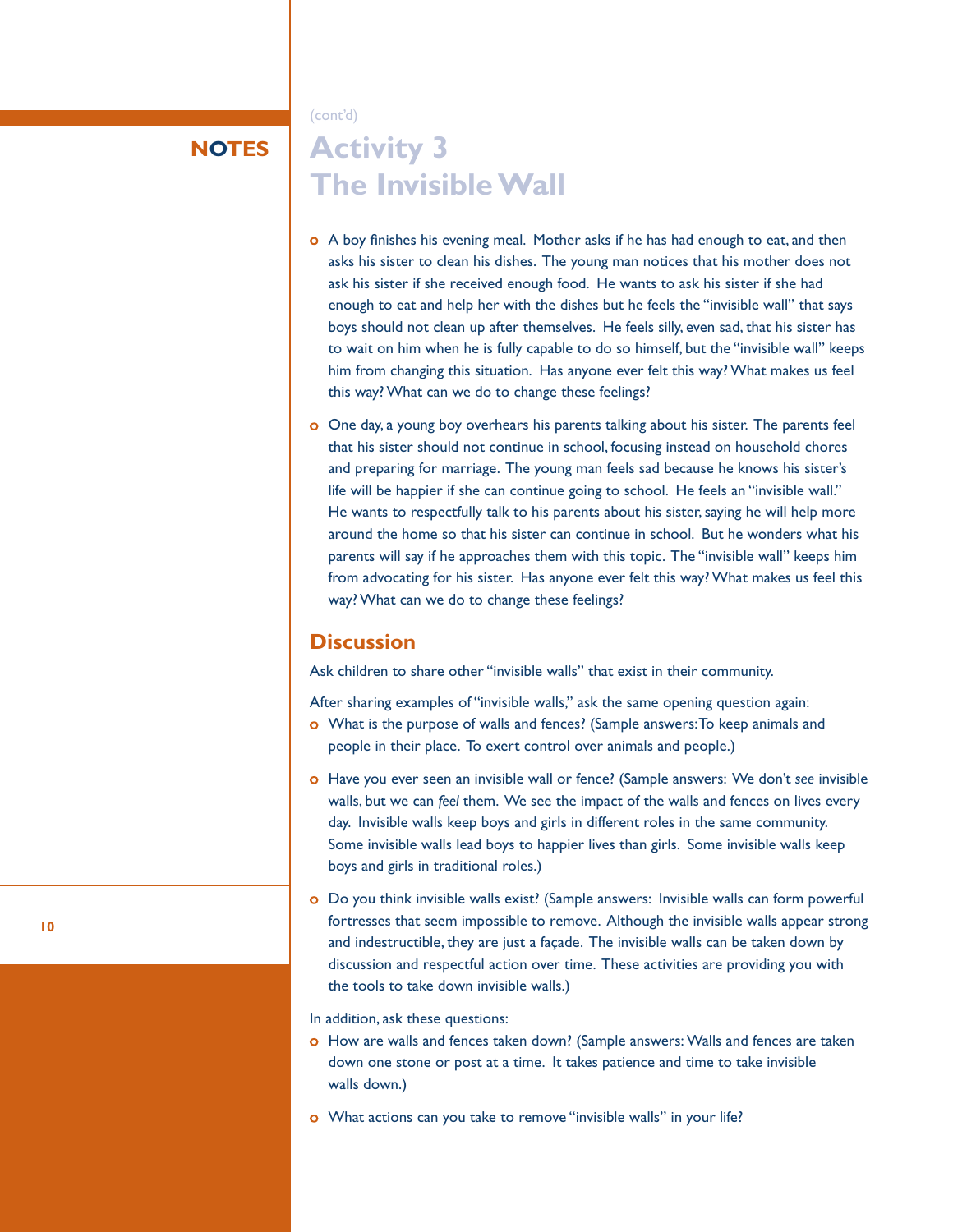- What will you do when friends or family try to keep the "invisible wall" in place by their actions or words?
- o What can boys say to parents who don't want you to help your sister, who want the "invisible wall" to remain?
- **o** How will **your** life be better if you remove some of the "invisible walls" that exist in your lives?
- o How will the lives of your family and friends be better if you remove "invisible walls," one action at a time?
- How will others view children who choose to remove "invisible walls" so their lives and the lives of their family and friends can be better?

### **Making Choices**

Ask all children:

- o Suppose you had a choice. Which would you choose:
	- o Choose to take down the "invisible walls" that exists between boys and girls so that both girls and boys can live full, equal and happy lives.
	- o Choose to ignore or support the "invisible walls" that keep girls and boys from being respectfully treated.

### **REFLECTION**

- o "Invisible walls" are taken down the same way visible walls and fences are removed: One stone or post at a time.
- Patiently and deliberately, children can remove "invisible walls" by taking small actions.
- Actions may be small but impact on others is huge when "invisible walls" are scaled and demolished.
- **o** Fear of what others might say keeps some people from removing "invisible walls."
- Removing walls—invisible or visible—requires strength and determination.
- o Children have choices. They can choose to remove "invisible walls", one action at a time, or hide in fear behind "invisible walls."

**This week, discuss with your friends and family what types of invisible walls exist within your community. Explain what an "invisible wall" is and discuss how it can be removed.** 

### **NOTES**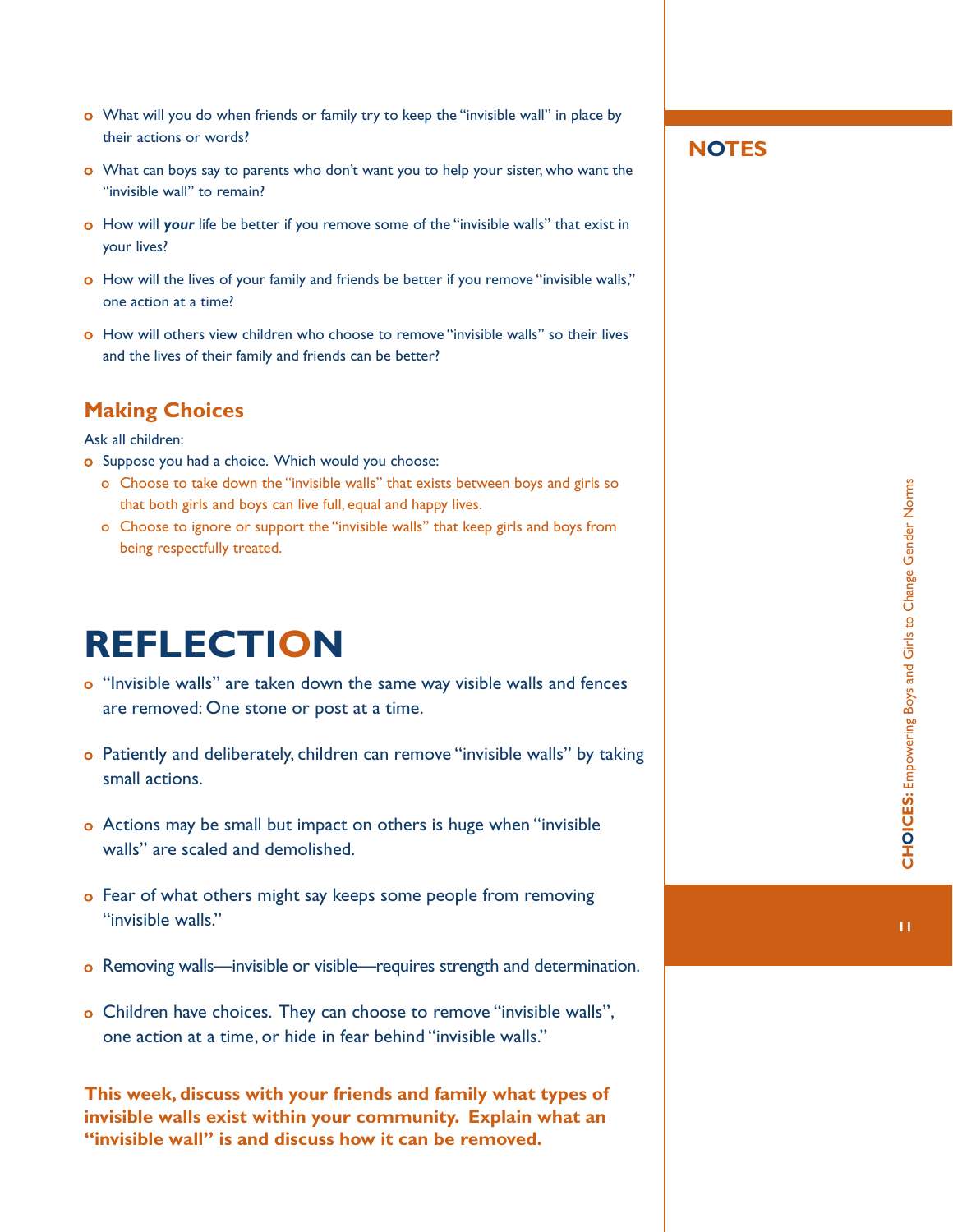

# **NOTES** ACTIVITY<sup>4</sup> **SHOWING YOU CARE…LOUDLY!**

### **Opening Discussion**

Ask children to discuss the following questions:

- o How do you know when someone cares about you?
- o What tells you most that someone cares about you: their words or their actions?

Allow about 5-10 minutes for discussion.

### **Activity**

Ask children to identify if the following situations show they care "silently" or "loudly":

- o Sister makes her brother's bed and prepares his food. She cleans up after he eats. Is this "silent" or "loud" caring?
- o Brother helps his sister with the evening meal so she has time to do homework. He asks his sister questions on the way to school so she is prepared for the daily test. Is this "silent" or "loud" caring?
- o Brother notices an older boy staring at his sister. He makes sure he walks with his sister in the community so she is safe. He also helps his sister with outside chores so she is protected. Is this "silent" or "loud" caring?
- o Brother plays after school with friends while his sisters get firewood, carries water, cleans the house and prepares food. Brother loves his sister and feels bad but doesn't want to help because house work is his sister's job. Is this "silent" or "loud" caring?
- o Sister tells her friends about how her brother helps with chores. Her friends respect and admire his devotion to his sister and family. Sister tells her brother thank you for his love and shares the kind words that her friends said about her brother. Is this "silent" or "loud" caring?
- o Brother hears his parents talking about marriage for his younger sister. He is proud of his sister and knows that she dreams of finishing school. He talks to his father and asks if his sister can stay in school, offering to help with the chores so his sister can do both school and household tasks. Is this "silent" or "loud" caring?
- o Sister and brother talk about the hopes and dreams they have for their lives. Both listen with respect and promise to support and encourage each other. Is this "silent" or "loud" caring?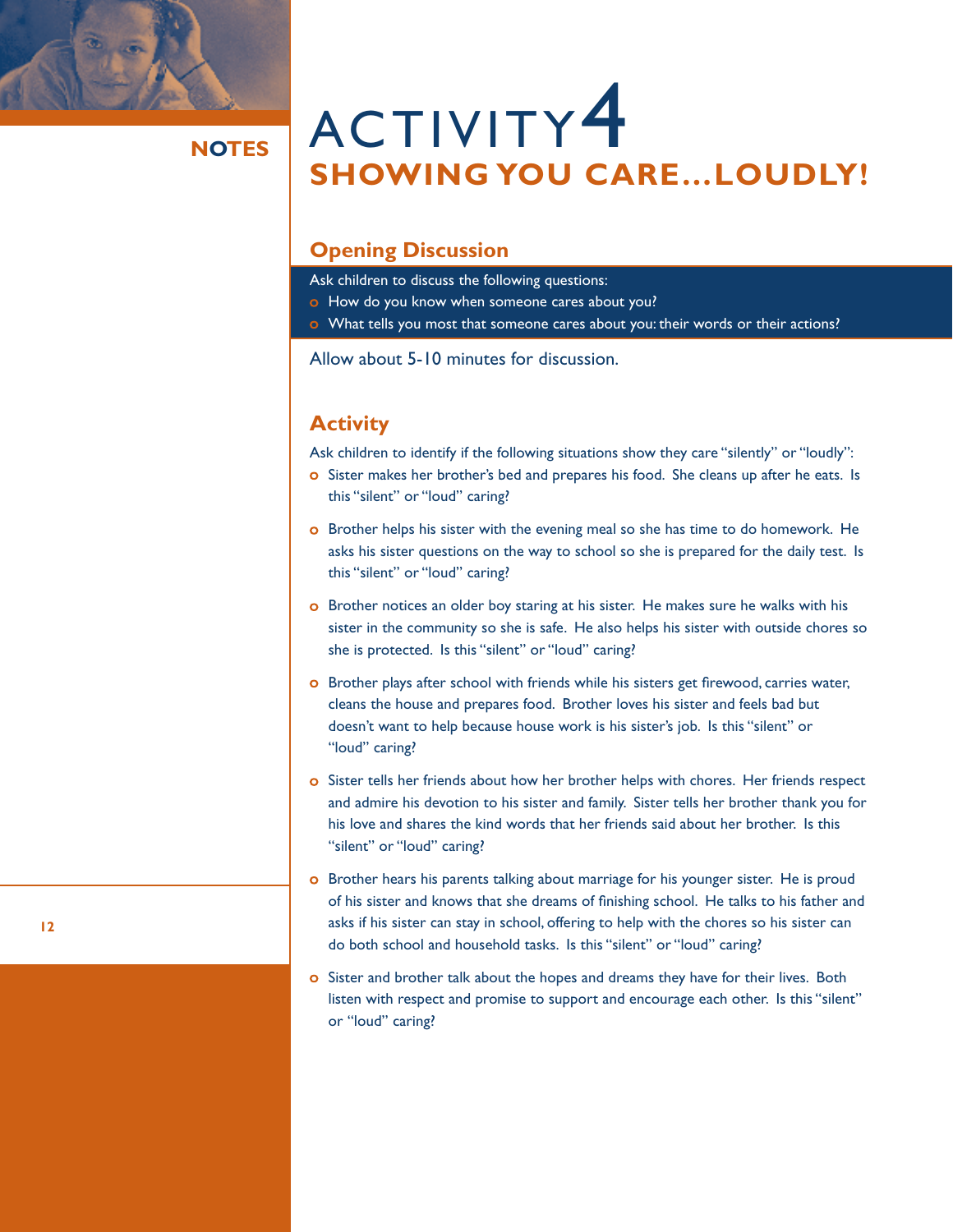### **Discussion**

Most people know when people care about them. Caring and loving words are wonderful, but actions show that one cares much more.

Ask children to draw a picture of each of the following: (if there is no paper or pencils, these questions can just be discussed)

- o One thing you did in the past day that let your sister/brother know you care for them?
- o One thing did you do in the past day that let your friends or parents know you care for them?

Allow children to explain their drawing to the group and discuss their caring actions.

### **Facilitators note:**

*This is an appropriate place to use roles plays if paper is not available for drawing.*

### **Making Choices**

### Ask all children:

- Children have choices. They can choose to care for others "silently" or "loudly". Suppose you had a choice. Which would you choose:
	- Choose to *express* how you feel about people "silently"?
	- Choose to *show* how you feel about people "loudly"?

### **REFLECTION**

- o "Silent" love—love with no caring actions—is difficult to see or feel.
- o "Loud" love—love with caring actions—feels warm and wonderful and is easy to see.

**This week, discuss with your friends and family how your life will be better if you choose to care out loud? Discuss with family and friends how they feel when you care out loud.**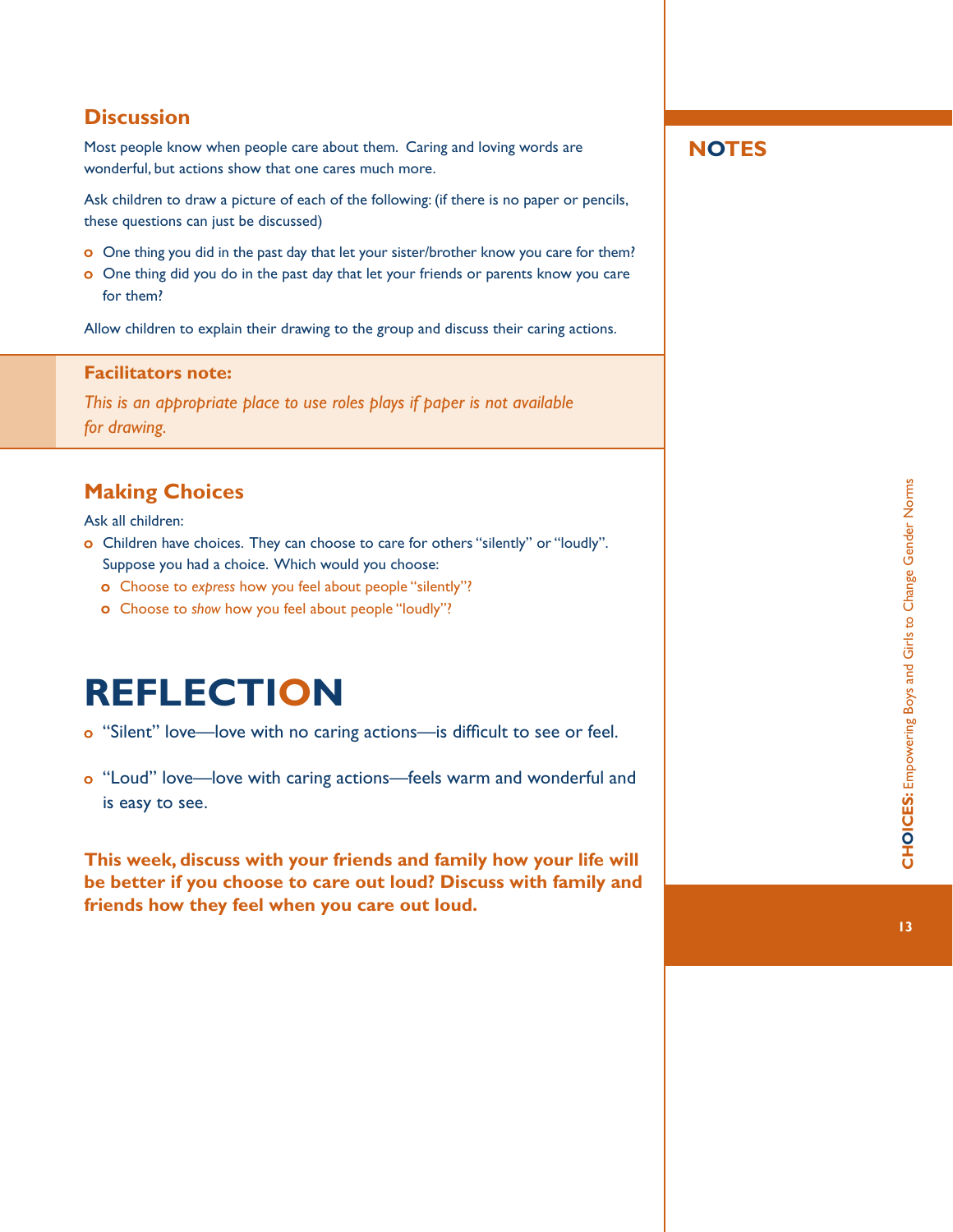

# **NOTES** ACTIVITY<sup>5</sup> **THE FUEL OF DREAMS**

### **Opening Discussion:**

- Ask children to answer these questions as a group:
- What provides "fuel" to a rickshaw? (What makes it go?)
- What provides "fuel" to a plow? (What makes it go in the field?)
- What provides "fuel" to a lantern? (What makes it light up?)

The answers are straightforward and easy. Follow up by asking the children:

**o** What provides "fuel" to dreams?

Allow about 5-10 minutes for this discussion.

### **Activity**

Ask one boy to volunteer for a group game, asking him to stand in the center of a circle.

Next, ask another boy to come forward and try to lift the first volunteer. (It will be unlikely that the young boy can do this alone, or will be able to do it only with great effort.)

Continue to ask children (both boys and girls) to come forward to help lift the first volunteer. Children should work together in lifting him, not try to do it individually. Continue asking children to come forward until all children are working together to lift the young boy.

### **Discussion**

Tell the group that we "lift" people daily with our actions, just as they lifted the young boy who volunteered for the activity. When we "lift" others, we provide the fuel for their dreams.

Ask the children to discuss these questions:

- o Would it have been possible to lift the boy by thinking kind things about him but not taking action?
- Was it easier to lift the boy when all the children worked together? How can children work together to "lift" each other and provide "fuel" to dreams?
- Ask this question of the first volunteer: What did you feel like when your friends lifted you high? What could you say to them to acknowledge their efforts to support you that conveyed your feelings?
- Ask this question of the rest of the children: How would you feel if your friend thanked you the support and encouragement to fuel your dreams? Would you be more tempted to provide ongoing "fuel" if you knew it made a difference to him?
- Ask the girls to answer this question: In what ways can brothers, friends and family lift you up and "fuel" your dreams?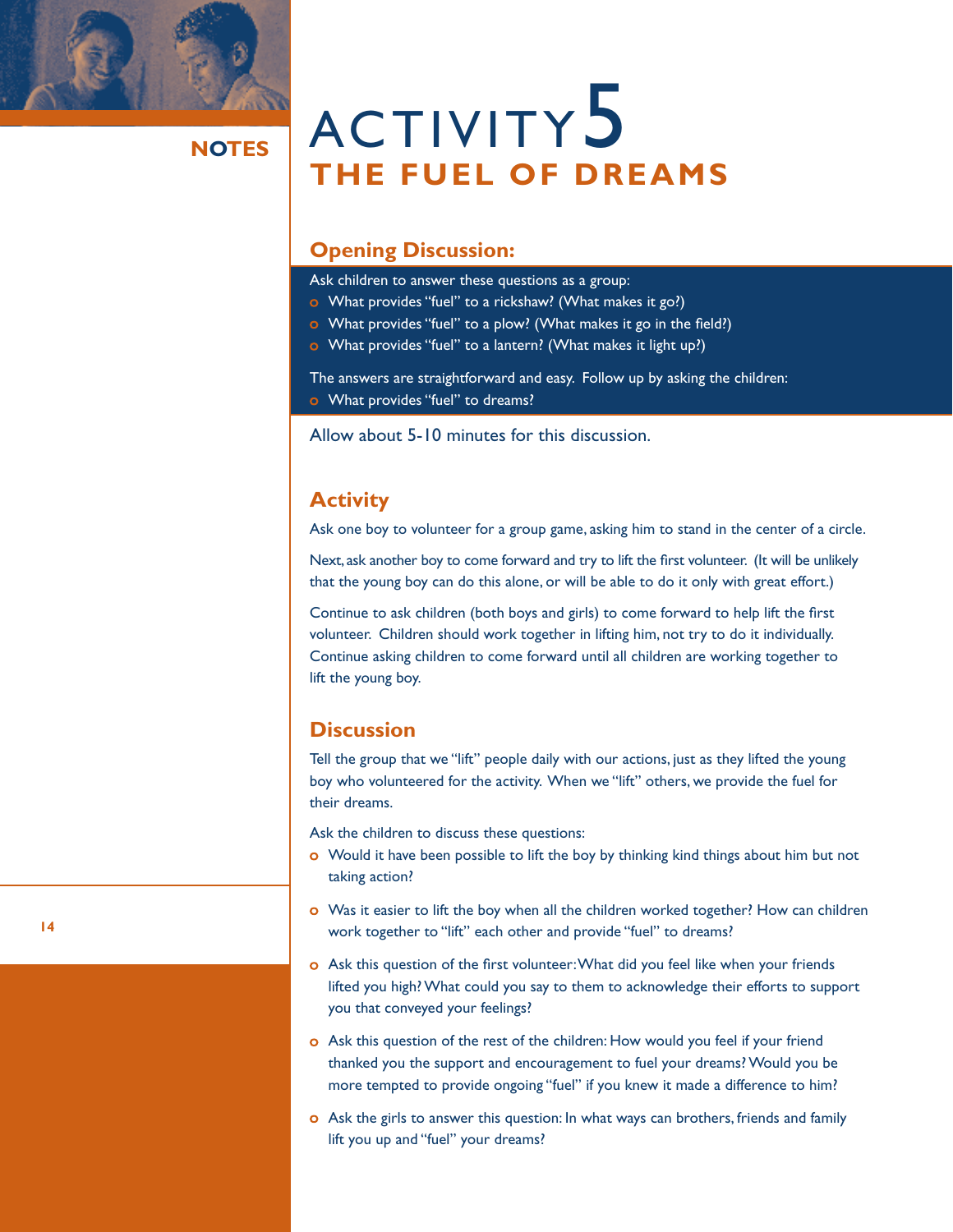- Ask the boys to answer this question: In what ways can sisters, friends and family lift you up and "fuel" your dreams?
- o What are encouraging actions you can offer to sisters, brothers and friends who need "fuel" to keep believing in his/her hopes and dreams?

#### Sample answers:

**Brothers:** Help sisters with chores so they have time to study and play. Protect sisters from bullies. Talk to parents about allowing sisters to stay in school. Talk to parents about delaying weddings so sister can stay in school. Encourage sister to do homework. Protect sisters from older boys who don't respect them. Share food with sisters.

**Sisters:** Help brothers with school work. Thank their brothers for helping with chores. Tell friends about their brother's kindness so others respect and love them more. Tell brothers they admire and respect them for helping them. Tell their brothers they love them. Tell their brothers that their actions make a difference in their lives.

### **Making Choices**

Ask all children:

- o Suppose you had a choice. Which would you choose:
	- o Choose to lift up and "fuel" all boys and girls so they can achieve their hopes and dreams
	- o Choose to keep traditional roles that allow only boys to achieve their hopes and dreams.

### **REFLECTION**

All people have hopes and dreams. Sometimes our hopes and dreams come true and we feel happy and fulfilled. Sometimes hopes and dreams fade away or seem impossible, but dreams continue to live. But sometimes hopes and dreams don't come true, and then we have a choice:

- o Give up on our hopes and dreams
- o Keep trying to achieve our hopes and dreams
- Create new hopes and dreams

Children have great power. Children can be the "fuel" behind their own hopes and dreams as well as the dreams of others. Sometimes words have power. Saying the right thing at the right time can "lift," encourage and support someone when they need dream "fuel."

End the activity with these statements:

o Keeping hopes and dreams alive is a gift that lasts a lifetime.

**This week, discuss with your friends and family how your actions can "fuel" and "lift" the hopes and dreams of others. Share your hopes and dreams with your family.** 

### **NOTES**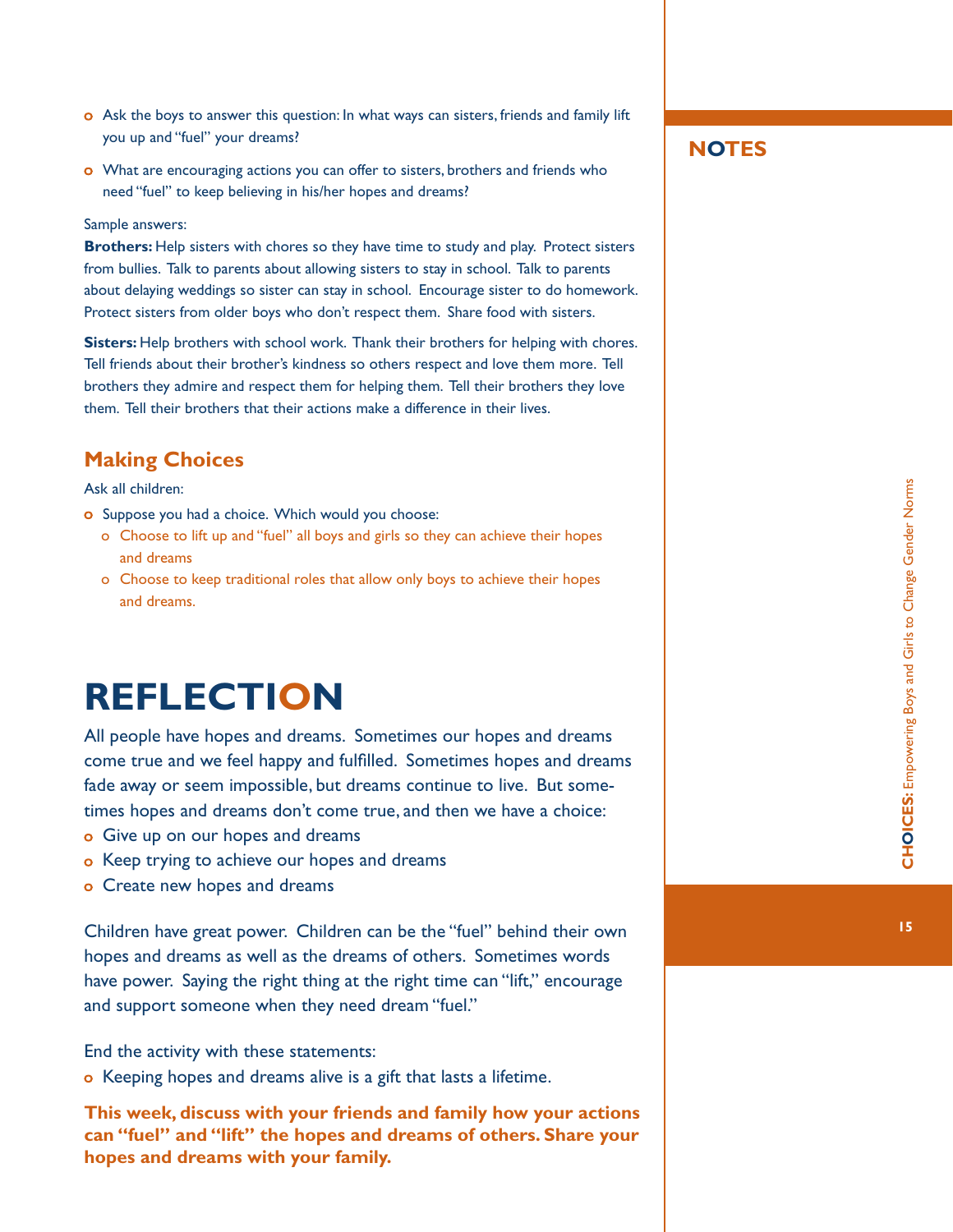

# **NOTES** ACTIVITY<sup>6</sup> **THE COLOR OF HOPE**

### **Opening Discussion**

Ask children to discuss this question:

**o** What is the color of wind?

Allow 3-5 minutes for the discussion.

### **Activity**

 We can feel the wind. We can see what happens when wind blows through grass and hair. We can benefit from wind that dries clothes quickly. We can enjoy the cool breezes of wind on a hot day. But we can't identify the color of wind.

Hope is like wind. Like wind, hope is always around us. We can feel hope. We can see the flicker of hope in the eyes of people. We can see what hope can do in lives. People with hope can endure hardship yet keep going. We can enjoy hopeful days that carry us through life. But we can't identify the color of hope.

We can not describe what hope is by color or size, but we all know what it feels like.

Ask students to answer these questions with a partner or in a small group:

- o How do you feel when you have hope?
- o How do you feel when hope is gone?
- **o** Can people give you hope?
- o How can hope make your life better?

Allow 10 minutes for the discussion for group work and 15 minutes for discussion.

### **Discussion**

Ask the questions below. Read the responses, as needed, to reinforce or add to the children's comments.

**Question:** What can brothers do for sisters to encourage hope?

### **Possible Answers:**

- o Help sisters with chores so they can feel respected and loved
- Assist sisters with homework so they can feel successful and proud
- o Play with sisters so they can enjoy stress-free play time
- o Talk to parents about allowing sisters to stay in school so they can feel hopeful about their future
- **o** Protect their sisters from bullies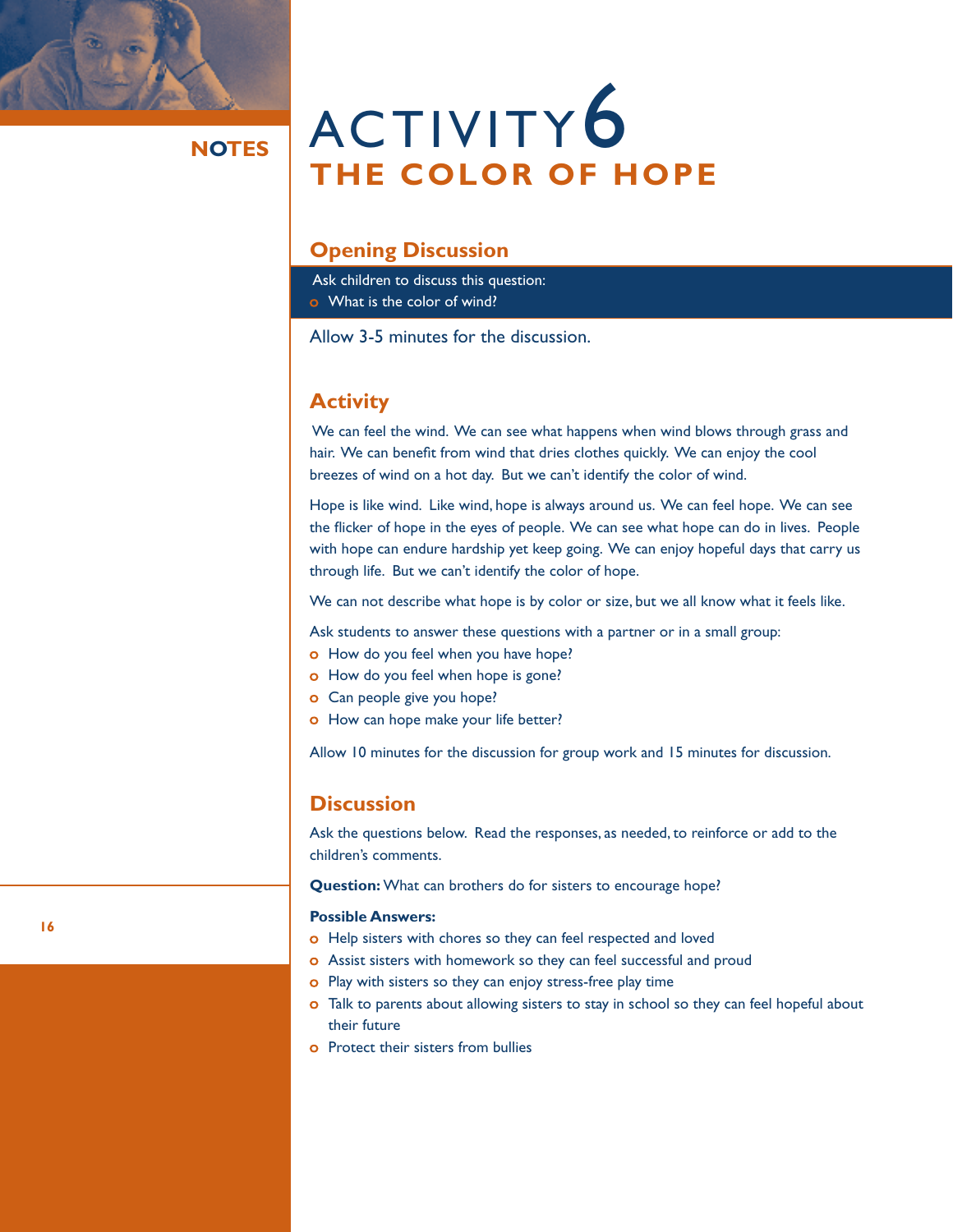**Question:** What can sisters do for brothers to encourage hope?

#### **Possible Answers:**

- **o** Say nice things about their brothers to parents and friends
- o Thank their brother for his kind actions with a smile
- o Let her brother know she appreciates his kind actions by saying thank you
- Tell friends and family how thankful she is to have a loving and kind brother

Separate boys and girls to discuss the next set of questions:

Ask boys to discuss these questions:

- A hope provider is someone who encourages hope in another person. A hope provider honors the dreams of others. A hope provider believes in the dreams of others even when they seem distant or impossible. A hope provider reminds others that small steps lead to big dreams and is always there to help along the journey. How can helping sisters with chores or homework make brothers a hope provider? (Sample answers: My sister's life will be easier and happier, and that will make her more hopeful about her future. My sister will have more time for home work, and that will allow her to be more successful and be more hopeful about her future.)
- o How will a brother's life be better if his sister's life is better? (Sample answers: I will feel proud that I show love and respect to my sister. Others will notice that I am kind to my sister and think more highly of me. Friends will respect me more because they know my heart is good and kind. Community people will have higher regard from my family because they can see we love and support each other. I will earn the love and respect of my sister. I will be proud that I am a man of action rather than just words. I will feel my life makes a difference.)

Ask girls to discuss these questions:

- What can get in the way of you having hope? (Sample Answer: I am too busy with house work and no one cares about my needs and what I want to achieve in life. Seeing so many barriers to achieving my dreams that I give up trying. Not believing that my dreams can come true for me—dreams are for others, but not me).
- What can you say and do for your friends to encourage them and give them hope? (Sample Answer: Your dreams may seem impossible, but time changes everything. Keep trying and believing and your dreams can come true. Your dreams may not come true exactly as you planned and hoped, but perhaps better things will come your way. We can't see the future but we can choose to believe it will be good.) No dreams are easily achieved. You have chosen your dreams wisely and I believe you will achieve them. I will always support you and your dreams. I believe in you. Having someone believe that you are a special person is an important dream and one that has already come true for you. To be loved and cared for is a dream for many. I love and care for you now, so your dreams are coming true already.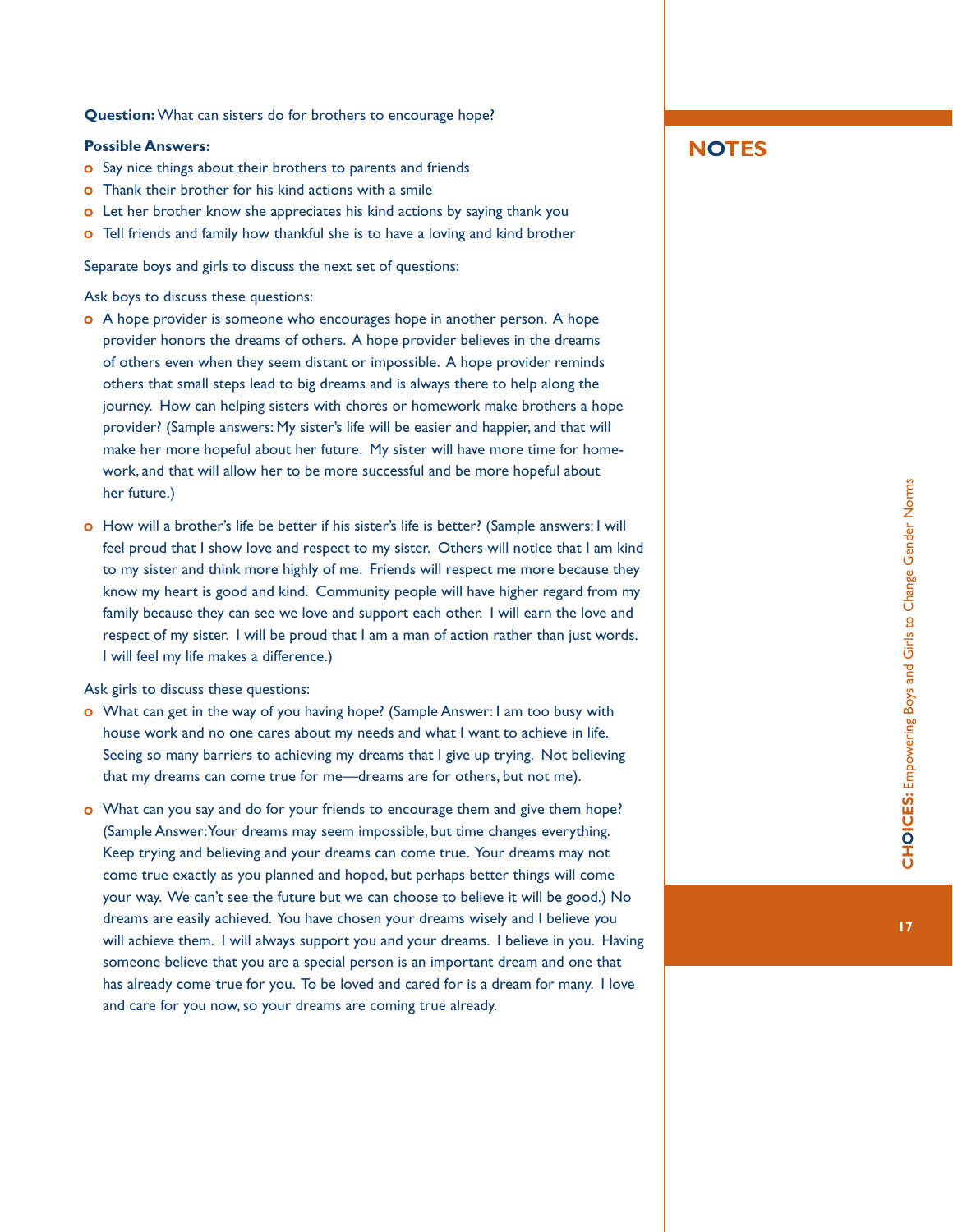#### (cont'd)

### **NOTES**

### **Activity 6 The Color of Hope**

- o How can your brother help you have hope? (Sample Answer: By protecting my safety, showing he cares out load, "lifting" her up with an encouraging word and smile. By helping me with the small steps that lead to my dreams, like assisting me with homework and chores, protecting me when I go to get firewood, asking our parents to allow me to stay in school, protecting me from bullies on the playground, feeling proud of me and my accomplishments, smiling at me and saying nice things about me to my family and friends, treating me as a sister AND friend.)
- What can you do to return your brother's kindness? (Sample Answer: Telling him how much I appreciate him looking after my hopes and dreams. Tell him that he makes a difference in my life. Tell him that his actions warm my heart and make me love him even more. Tell my parents, family and friends of my brother's kindness. Feel proud that I have a caring brother. Tell him I will never forget his kindness and will always strive to duplicate his caring ways with others as a way to honor him. Telling him that I will never forget him.)

*Poetry and journalism are also common activities in the child clubs in Nepal. This is a good session to allow boys and girls to develop poems that show how boys and girls are "hope providers". Journalism articles can also be written to better explore why some boys and girls have hope and other don't. Children could also write an article about what their parents hoped and dreamed about as young children, how they worked to accomplish their dreams and what hopes and dreams they had for their children now. Or they could anonymously post their hopes and dreams on a wall, allowing others to see what they hold in their heart but are hesitant to share.*

### **Making Choices**

Ask all children:

- o Suppose you had a choice. Which would you choose:
	- o Choose to be a hope provider to sisters/brothers and friends
	- o Choose to ignore, discourage or destroy the hopes and dreams of others
	- o Choose to focus only on my own hopes and dreams?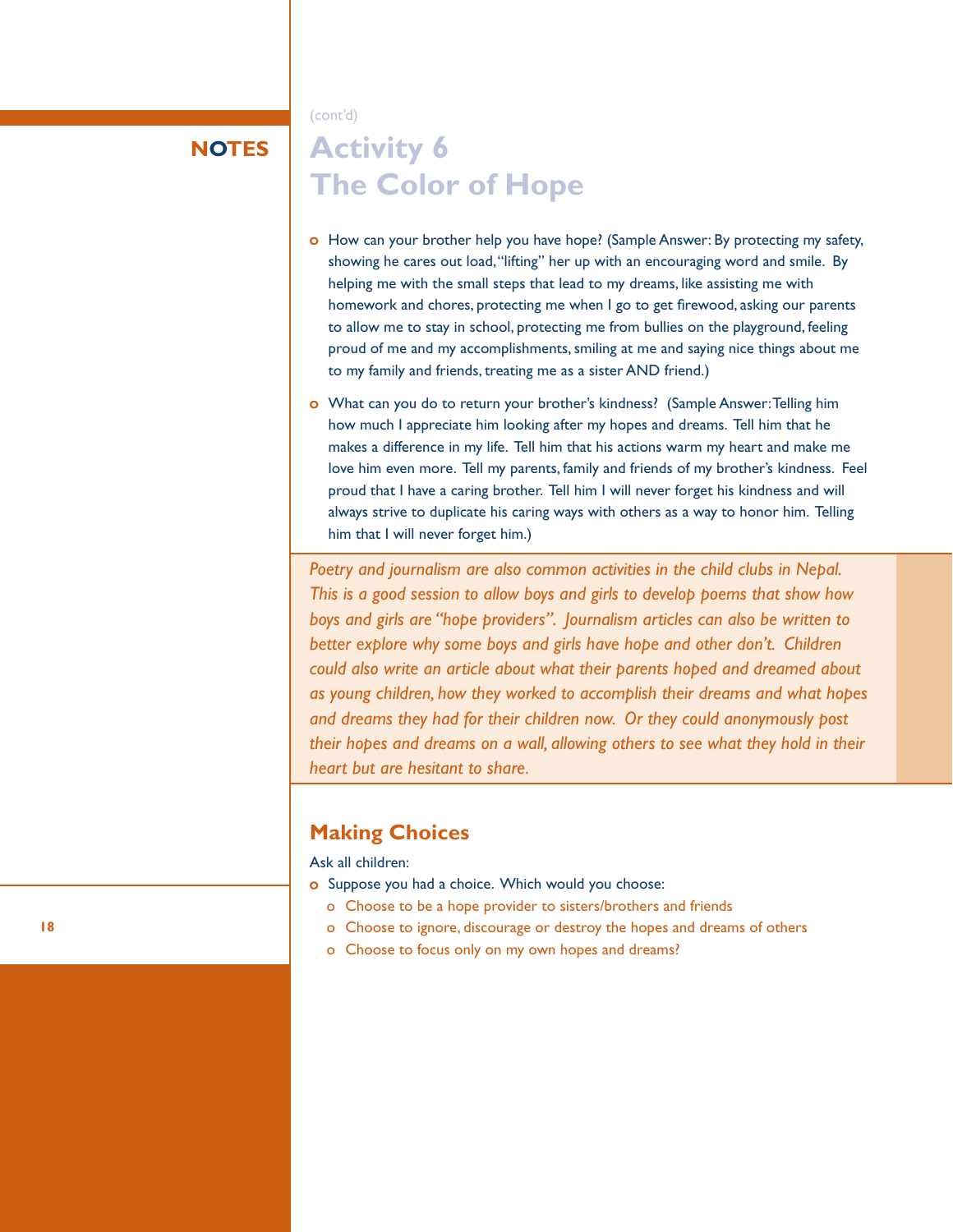### **REFLECTION**

State these key points:

- o Hope is a force, just like the wind.
- o Hope is essential to a happy life.
- o Hope helps us focus on happier days when times are tough.
- o Sisters and brothers can be hope providers.
- o Every person needs and wants hope.
- o Every person can inspire hope.
- o We cannot see hope, but we can see what hope does: it changes lives.
- Children have choices. They can choose to act in ways that inspire hope or ways that kill hope.

**This week, discuss with your friends and family how your life can be better if you are a person who inspires hope through your actions.**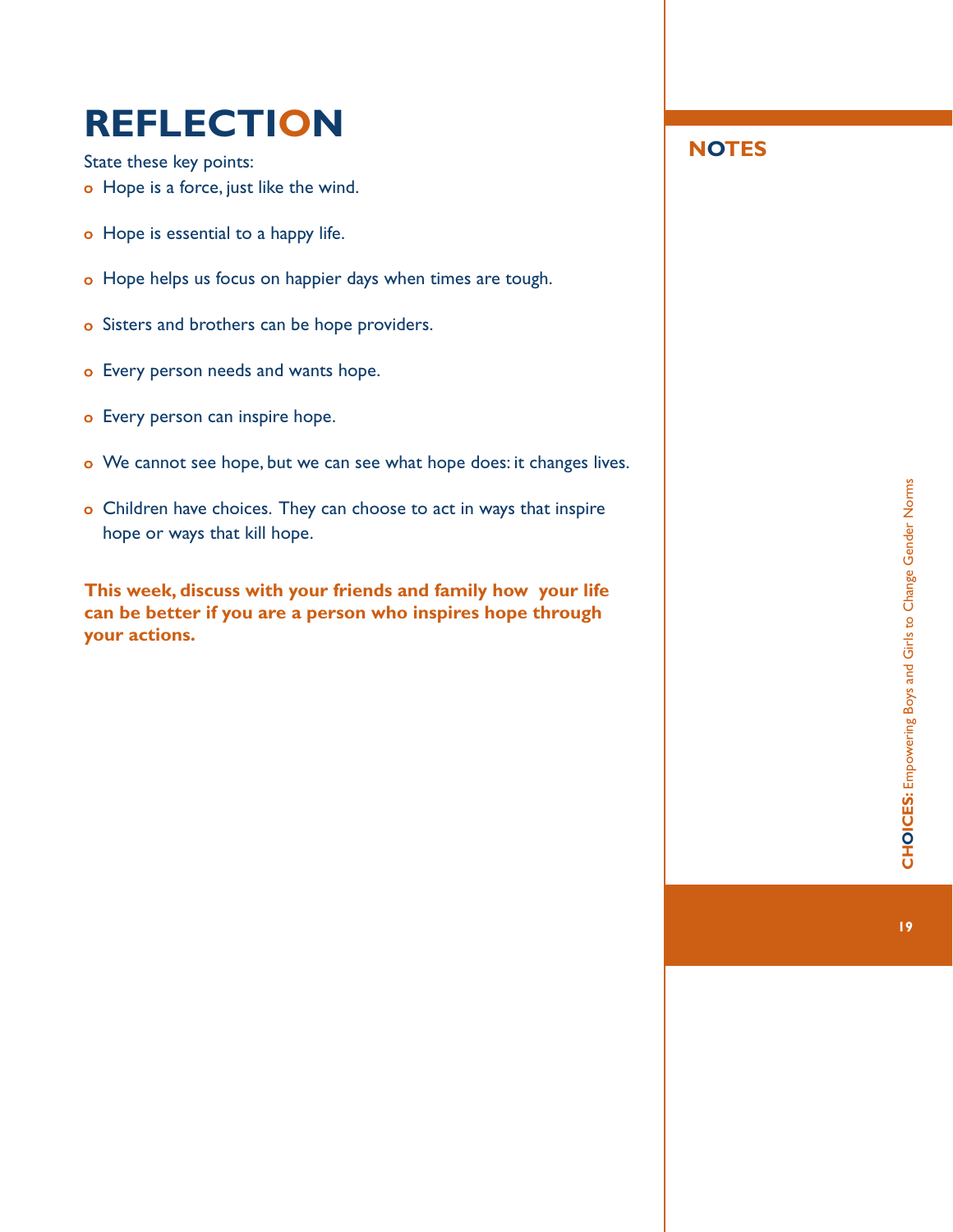

# **NOTES** ACTIVITY<sup>7</sup> **ASKING FOR ADVICE**

### **Opening Discussion**

Ask children to discuss this question:

- o Have you ever asked a friend or family member for advice?
	- **o** What makes advice helpful?
	- Who do children go to for advice in your community?

Allow 5-10 minutes for the discussion.

### **Activity:**

Tell students that you have received letters from other children asking for advice, but you don't know how to respond to the letters. Ask children if they would be willing to help the letter writer by suggesting solutions to their problem.

Read each of the following letters, pausing after each for children to respond with advice to the questions:

### Dear Wise Friend:

I am a 12 year old girl who needs your help. I try very hard to be a good person. No matter how hard I try, it seems I am not loved as much as my brother. After each meal, my parents ask him if he had enough to eat but they never ask me. I am expected to serve and clean up after my brother--but he never helps me or even thanks me. I work hard at home while my brother plays with his friends.

I have hopes and dreams too. But my greatest hope and dream now is to be respected and valued as much as my brother. What can I do?

From, "Sad in Lumbini"

Use these questions to spur discussion:

- o Does "Sad in Lumbini" have a right to feel sad, or is she just a complaining?
- What can "Sad in Lumbini" do to change her situation?
- o If you were "Sad in Lumbini's" brother, how would you feel?
- **o** If you were "Sad in Lumbini's" brother, what could you do to make "Sad's" life better?
- o How will "Sad in Lumbini's" brother's life be different if he made changes to help his sister?
- o If you were a friend to "Sad's" brother, what would you tell him to do to change the situation?
- o How should "Sad in Lumbini" react if her brother changed and started helping her with chores and homework?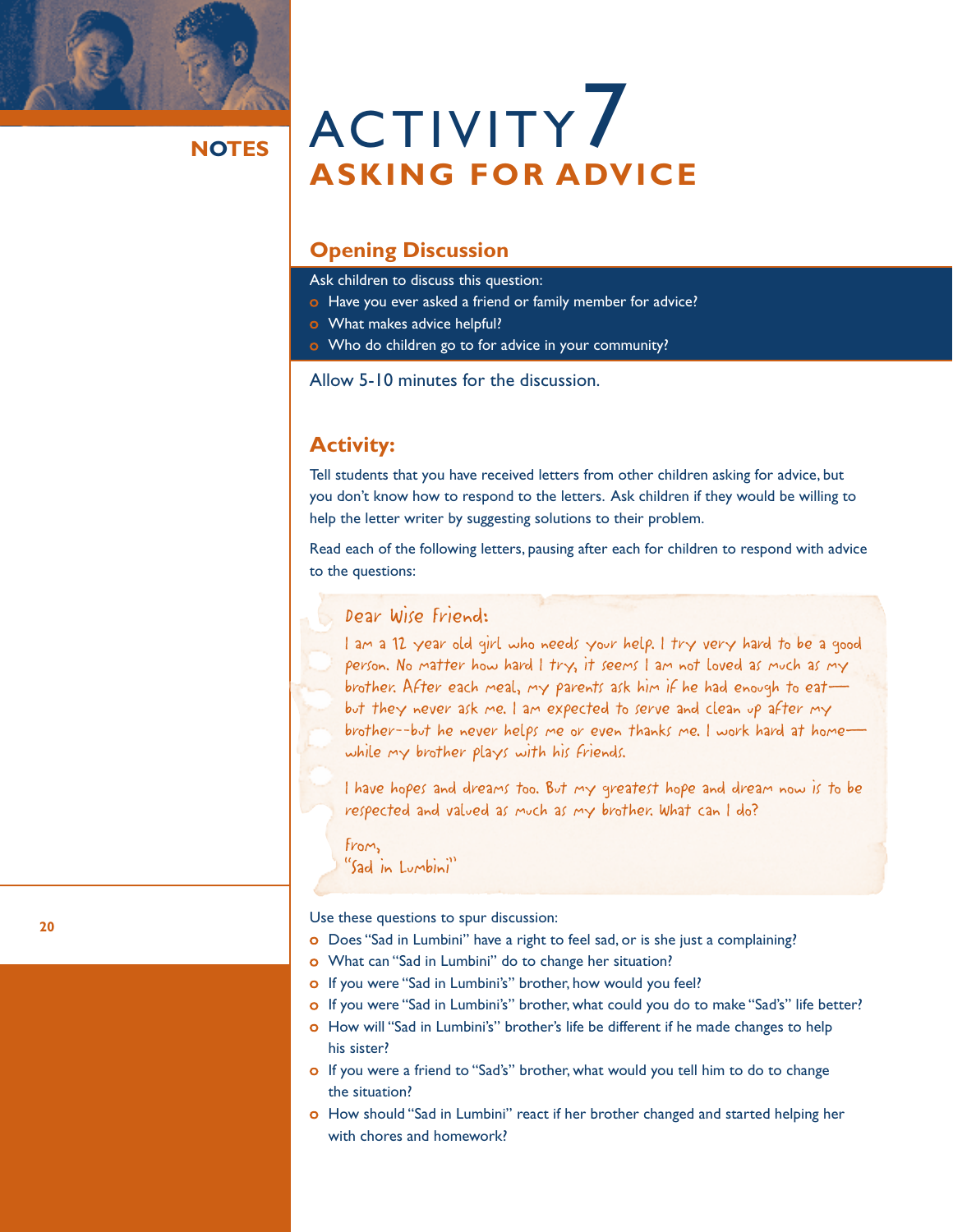### Dear Wise Friend,

I am a 14 year old girl who believes in that marriage should be based on trust and love. I want a marriage with someone I respect and love—and someone who respects and loves me. I want us both to be happy. I want my children to grow up in a home with love and respect instead of beatings, anger and silence. Is that possible?

I have been watching the marriages in my neighborhood and I know some are happy. When I get older, I want a happy marriage too. How can you tell if a boy will be caring and respectful to me after marriage?

Signed, "I have a dream"

Use these questions to spur discussion:

- Does "I have a dream" have a right to a happy marriage based on love and respect or is she just a dreamer who needs to accept life as it is?
- o Is it possible to have a marriage based on love and respect—and no beatings?
- What clues (actions) should "I have a dream" look for to determine if a boy will be a kind, loving and caring husband in the future?

### Dear Wise Friend,

Hi. I am a 13 year old boy who has a very good life. I do well in school, because I study hard every night. I have many friends. We enjoy playing volleyball and sharing stories together. My father always takes time to talk and listen to me.

You may be wondering why I am writing to you if my life is so good. I feel sad because my sister's life is just the opposite. She is not doing well in school because she does chores at night and has no time to study. She has only a few friends at school because she works before and after school getting water and firewood. I see her working very hard while I play volleyball. That makes me feel bad. My parents are nice to my sister, but much nicer to me.

How can I be happy when I see the sadness in my sister's eyes?

Signed, "Why is my life better than my sisters?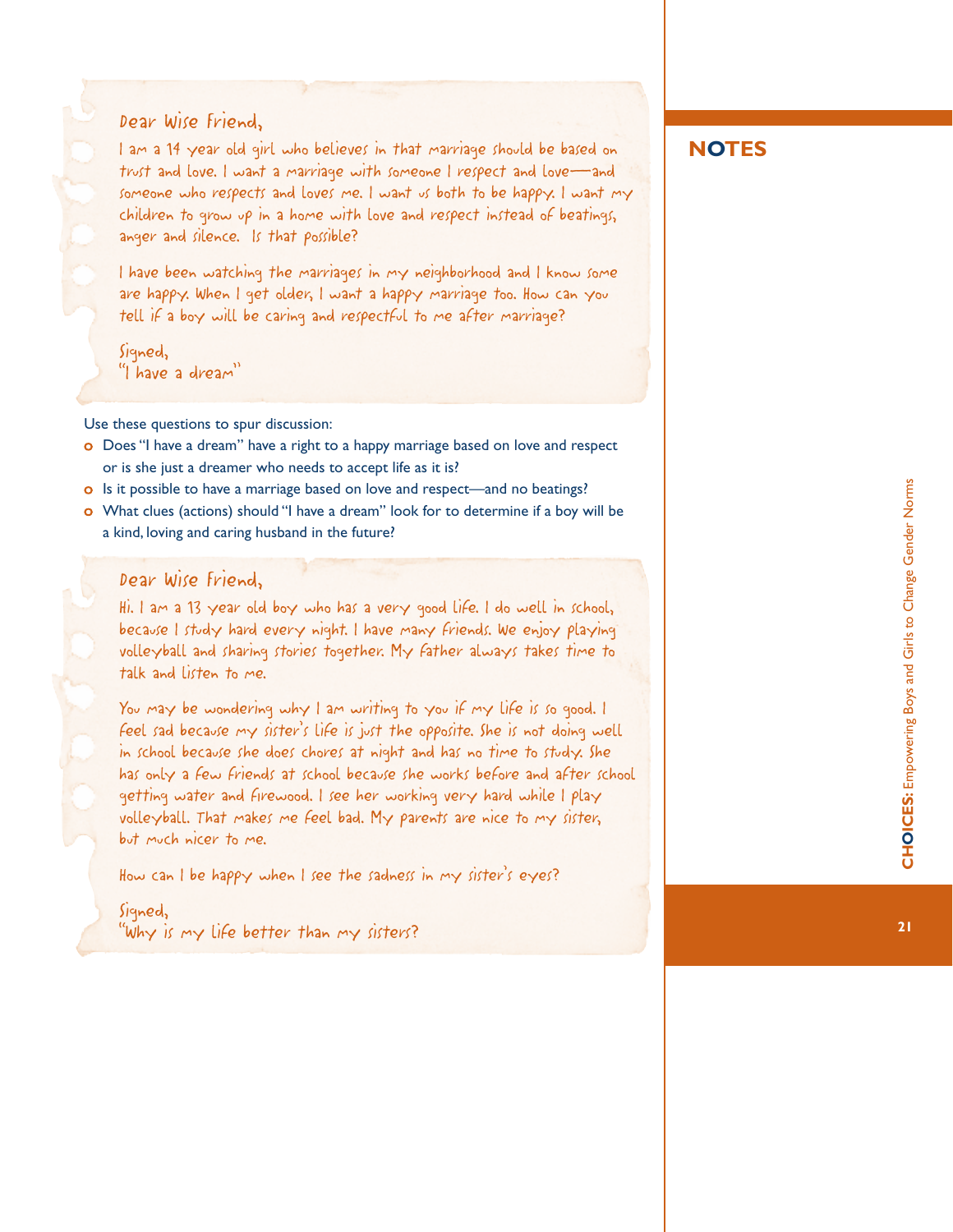#### (cont'd)

**NOTES**

### **Activity 7 Asking for Advice**

Use these questions to spur discussion:

- o Should "Why is my life better than my sisters?" be sad because his sister's life isn't as easy or good as his—or should he just ignore his sister and enjoy his life?
- **o** Is it possible for "Why is my life better than my sisters? of" to improve his sister's life?
- o How would "Why is my life better than my sisters?" life be better if he took action to help his sister?
- o Who is more respected: Boys who "live the good life" and ignore the lives of those around them or boys who "live the good life" but take action to help others live good lives too?
- What could "Why is my life better than my sisters" do tomorrow to make his sister's life better?

### Dear Wise Friend:

I love my mother very much. I cry inside when I see my father hit her. One time he hit her so hard I heard her bones crack. Is it OK to hit women?

I want my marriage to be different. I don't want to hit my wife if she burns food or goes out without my permission. What can I do so my marriage is based on love and respect instead of fear? Will my wife still respect me if I don't hit her?

Signed, "Hoping I can be different"

Use these questions to spur discussion:

- o Does "Hoping I can be different" have a right to change how marriages sometimes are, or does he need to just accept life as it is?
- What, if anything, can "Hoping I can be different" do to change his situation?
- o Is it possible to have a marriage based on love and respect—and no beatings?
- What can "Hoping I can be different" do now to increase his chance of a happy marriage?
- "Hoping I can be different" wonders if his wife will respect him if he doesn't hit her. What's the difference between respect and fear? What actions encourage respect? What actions lead to fear? Is a happy marriage built on respect or fear?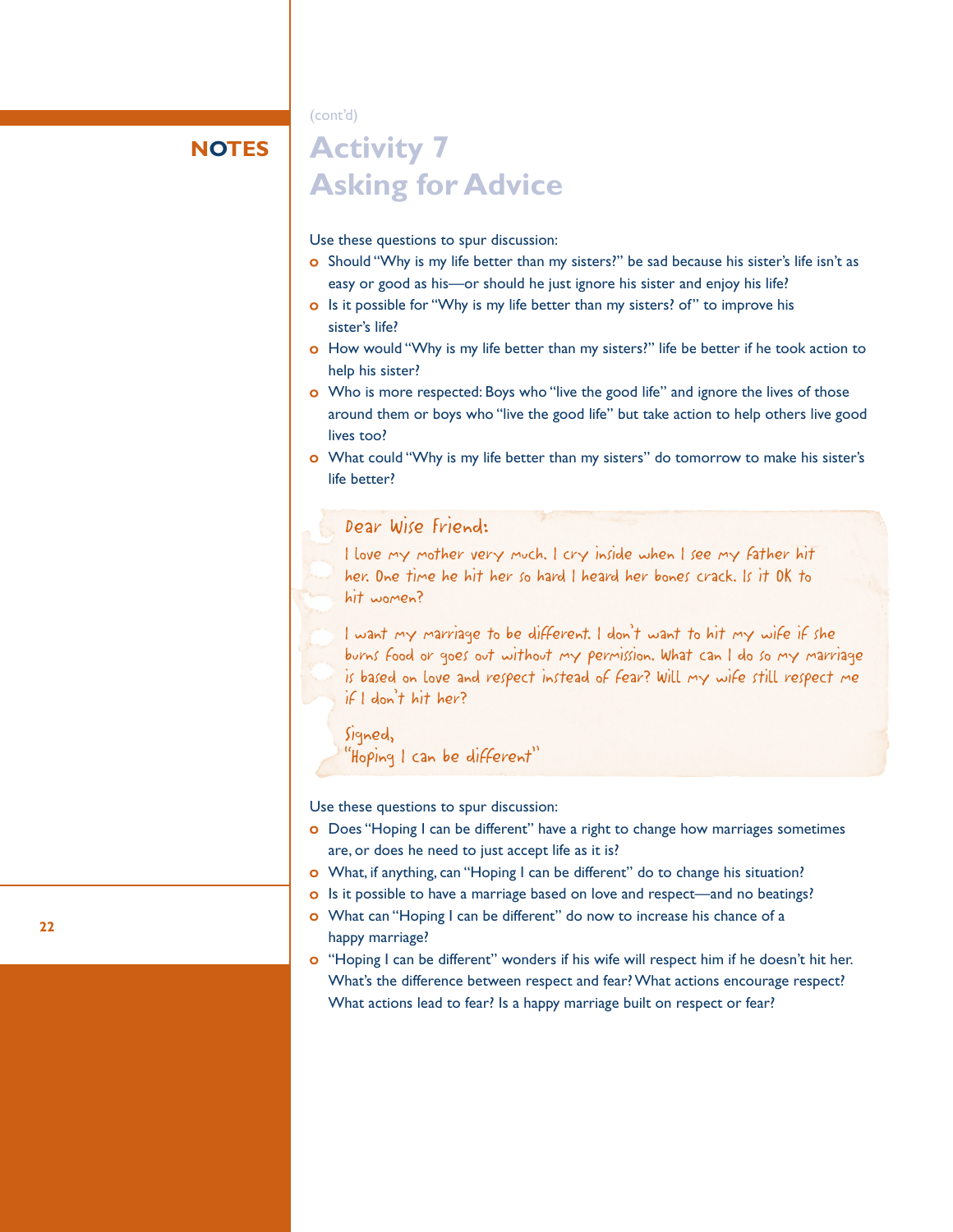### Dear Wise Friend, **NOTES**

I never bully girls. I help my sister with chores and accompany her to get firewood. I encourage my sister to do her best in school and we work on home work together. I always clean my own room. So what's my problem? My father and mother don't like these actions. They tell me that I should act like a boy and not be kind or helpful to my sister. I feel confused. Should I do what I feel is right or listen to my parents?

Signed, "Dealing with Decisions"

Use these questions to spur discussion:

- What may happen if "Dealing with decisions" decides to listen to parents instead of his heart?
- What may happen if "Dealing with decisions" decides to listen to his heart instead of his parents?
- o Is it possible for "Dealing with decisions" to listen to his heart and parents?
- o What could "Dealing with decisions" say to his parents when they encourage him to "act like a boy."
- What, if anything, can "Dealing with Decisions" do to change his situation?

### **Making Choices**

Ask all children:

- o Suppose you had a choice. Which would you choose:
	- o Choose to follow your heart and take actions that lead to respect and dreams
	- o Choose to follow traditions that don't require me to think or change.

### **REFLECTION**

- Everyone has choices. Your choices can impact your life and the people you love.
- o Often we just "go with the flow" or just do what is expected of us. We forget that we can make up our own decisions with our own values.

**This week, discuss with your friends and family some choices you want to make to show that boys and girls can both live fulfilling lives.**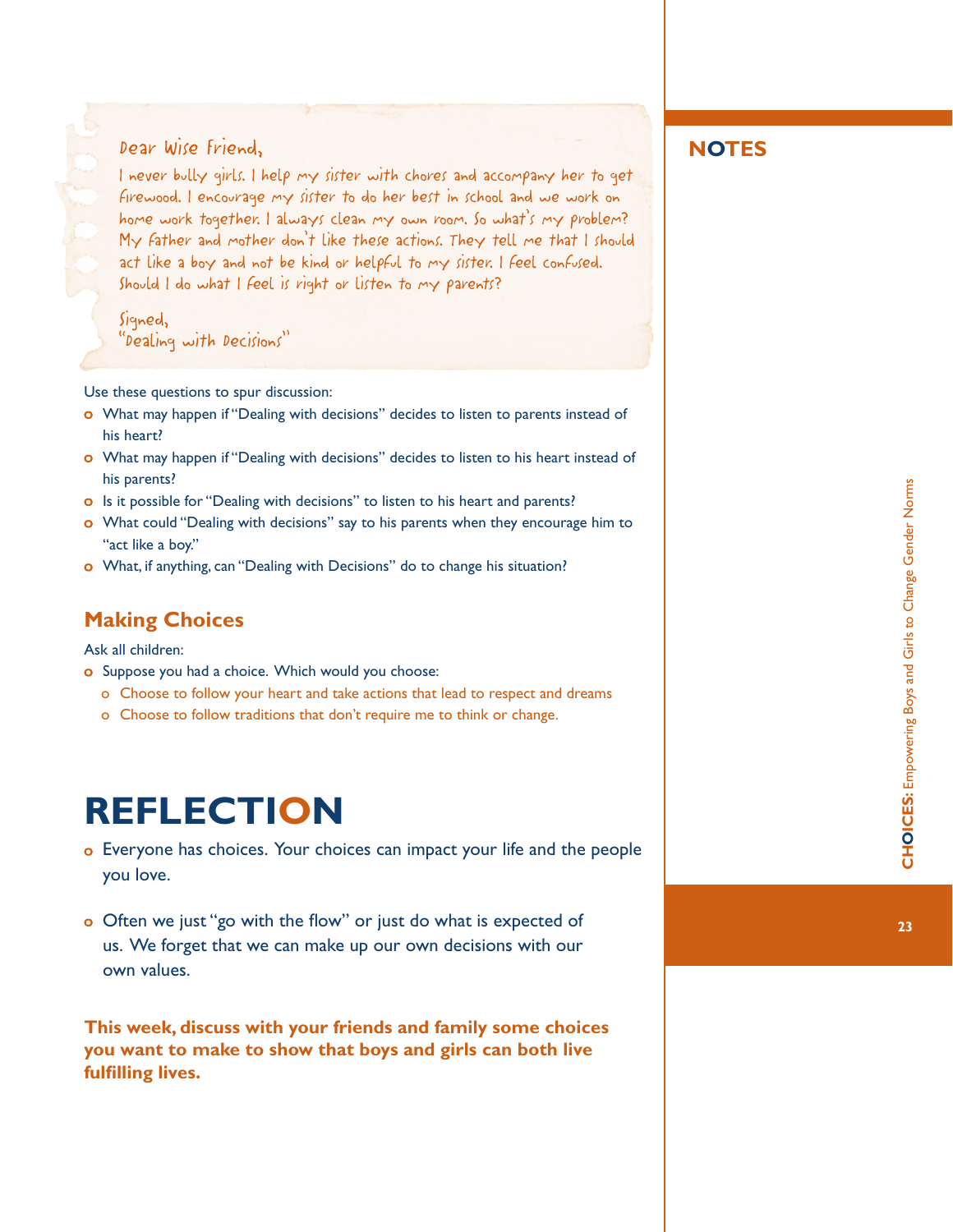

## NOTES ACTIVITY<sup>8</sup> **A SINGLE STEP**

### **Opening Discussion**

Read this statement to students:

"The longest journey begins with a single step."

Ask students to share what this statement means to them.

Allow 5-10 minutes for this discussion.

### **Activity**

Ask girls and boys to stand in a large circle. Read the list of actions below. Ask each student to step forward one step if they have taken the action you just read from the list below. Ask those who stepped forward to share responses to these questions:

- o How did you feel when you took this brave action?
- What was the reaction of others to your action?
- o Did you encounter any resistance from anyone when you took action?

### **Actions:**

- **Girls and boys:** Listened and talked to mother in a kind and respectful way
- **Boys:** Helped my sister (or other girl) with carrying water.
- **Girls:** Thanked my brother (or other boy) for helping me with chores
- **Boys:** Protected my sister (or other girl) by going with her to get firewood—or got firewood on my own.
- **Boys:** Talked to parents about my sister and what was best for her future
- **Girls:** Asked brother or other family member for help with chores so I could study
- **Boys:** Protected sister and other girls from teasing and bullies
- **Girls:** Prayed for a happy and long life for my brother
- **Boys:** Supported other boys who have decided they want their life to have more worth by helping their sisters have a better life
- **Boys:** Talked to other boys about bullying girls, telling them that it was not an acceptable way to act
- **Girls:** Thanked your brother or other boy for stopping boys from bullying you or your friends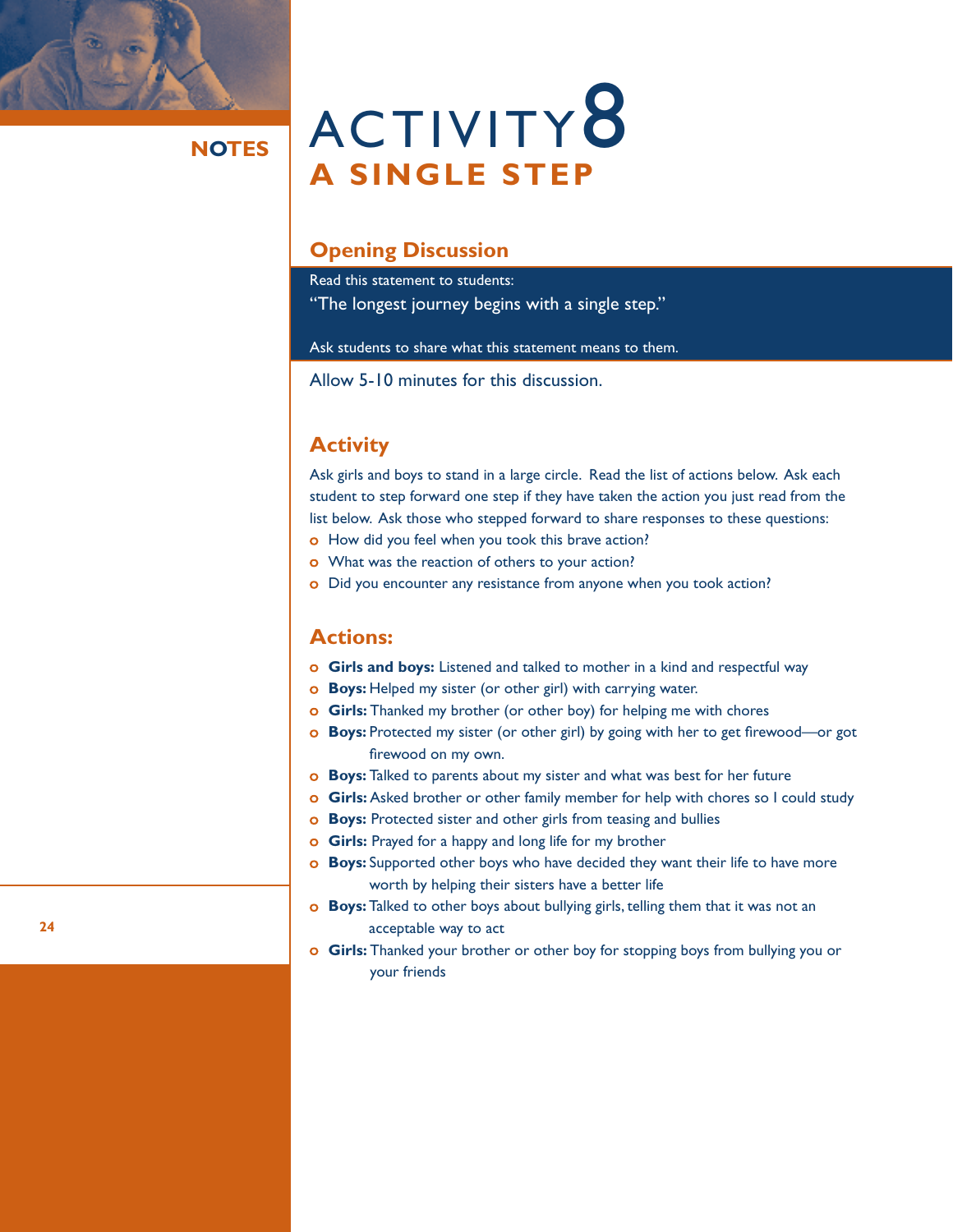### **Making Choices**

Ask all children:

- o Suppose you had a choice. Which would you choose:
	- o Choose to change your life and the lives of those you care for
	- o Choose to remain in traditional patterns.

### **REFLECTION**

The longest journey always begins with a single step. And each step is important. Together, you will lead all children to break down barriers to hopes and dreams. Together, you will work together to assure boys and girls have the same opportunities in life. Together, you will work in your community to ensure girls benefit from school and education. Together you will work in your immunity to eliminate bullying. Together, you will work to help girls and boys to have a joyful life by sharing household chores between both boys and girls. Together, you will lead all children to see the benefits of equality, where boys and girls are treated as equals. Together, you will live a life filled with hopes and dreams that really do come true. Together you will lead all children to a more secure and happier tomorrow.

This week, discuss with your friends and family the simple first steps you are going to take so all boys and girls achieve their hopes and dreams and there is equality between boys and girls.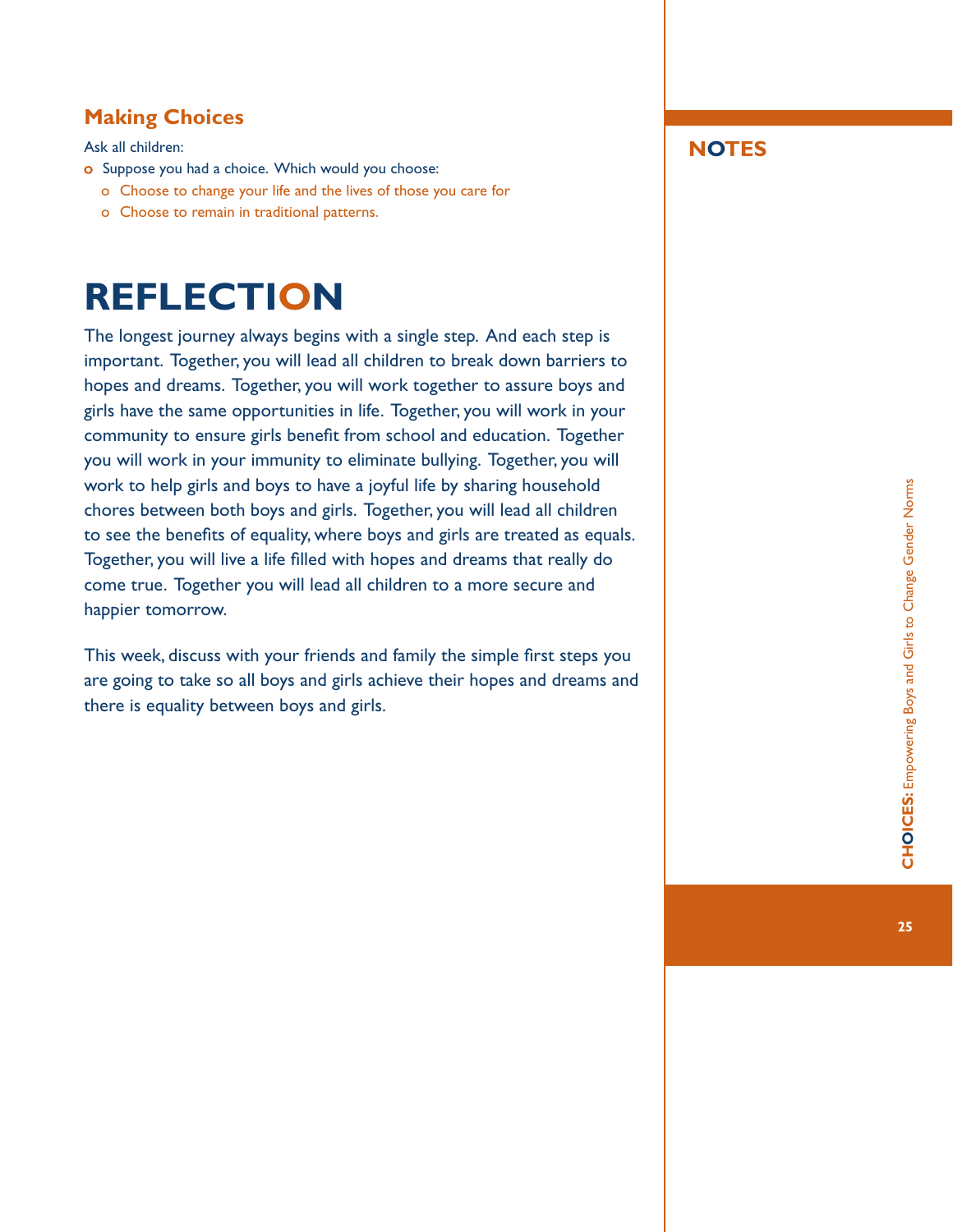

# **NOTES** ACTIVITY<sup>9</sup> **THE BOND OF PROTECTION**

### **Note:**

*Implement this activity during the Rakchhya Bandhan festival, if possible. This is a Hindu festival only celbrated by Hindu's mostly living in the Terrai region of Nepal. This activity can be be skipped if not applicable. It can also be done anywhere in the curriculum, close to the time of Rakchaya Bandhan.*

### **Opening activity:**

- Give each girl a Rakhhi (holy thread) as she enters child club.
- Ask each girl to give her Rakhhi to her brother or male friend.

### **Without separating girls and boys into different groups, ask girls to discuss the following questions:**

- All people have hopes and dreams. What hopes and dreams do you hope your brother will help you protect?
- o How will you feel about your brother or friend if they protect you from bullies?
- **o** The Rakhhi represents love and protection. How will you show your love and appreciation to your brother or friend for protecting you and your hopes and dreams?

### **Without separating the girls and boys into different groups, ask boys to discuss the following questions:**

- o How do you feel when you receive the Rakhhi from your sister or friend?
- o What does protecting your sister or friend mean to you?
- o Does protecting your sister or friend include protection from bullies? From having your sister stop attending school to stay home and do chores? From having your sister work long hours on chores while others play and enjoy life?
- o How do you want your sister or friend to react when you protect her hopes and dreams?

### **Connect opening activity with topic:**

- o Raksha Bandham means the "bond of protection." Which is more difficult to protect—a person's heart, mind or body?
- **o** Ask boys to respond to this question: How can brothers protect their sisters' mind? (Sample answers: Help sister with chores so she has time to do homework. Advocate with parents so sister can stay in school.)
- Ask girls to respond to this question: How would you feel about your brother if he acted in these ways to protect your mind?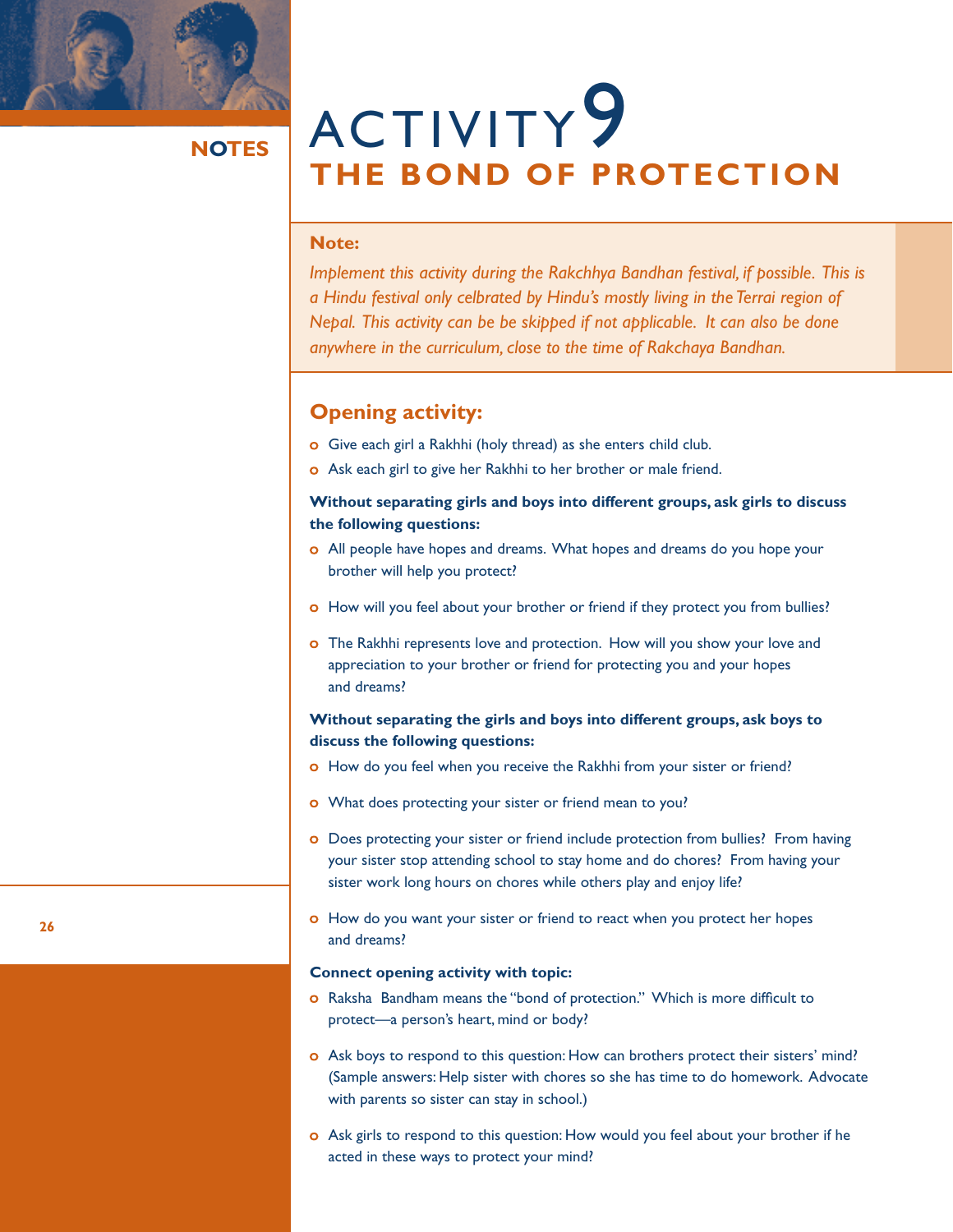- Ask both girls and boys to respond to this question: How can brothers protect their sisters' heart? (Sample answers: Help with chores so sister knows and feels loved and respected. Encourage sister by helping with homework. Show love and respect for sister by taking responsibility for cleaning own room and after meals rather than expect sister to do this.)
- Ask girls to respond to this question: How would these actions make a difference in your life? How would you feel about a brother or boy who took these actions?
- o Ask boys to respond to this question: How can brothers protect their sisters' body? (Sample answers: Offer to get firewood so the sister is not vulnerable to attach or danger. Tell bullies to leave their sister alone.)
- o Ask girls to respond to this question: How can you show your appreciation to your brother (and other boys) that protects your body?

### **REFLECTION**

- o It is easy to talk about the "bond of protection." Translating talk into action shows true love.
- Boys who take action to protect their sisters' heart, mind and body are loved and appreciated. Their actions make a difference in the lives of their sisters that goes way beyond bracelets and sweets.
- Everyone wants to be validated and appreciated. Sisters need to tell their brothers that their actions make a difference to them so brothers can feel appreciated and loved.
- Children have choices. They can choose to express their love with words, bracelets and sweet—all good things. But brothers can also choose to express their love by protecting the heart, mind and body of their sisters. And sisters can choose to express their thanks to their brothers for their actions, letting them know that their actions make a difference to their lives.
- o The longest journey always begins with a single step. And each step is important. Over the past eight weeks, we have discussed small actions that greatly impact lives. Together, you will lead all children to break down barriers to hopes and dreams. Together, you will work together to assure boys and girls the opportunity to learn about the world at school. Together, you will work in your community to eliminate bullying. Together, you will work to help girls as well as boys have a joyful life by spreading chores between both boys and girls. Together, you will live a life filled with hopes and dreams really do come true.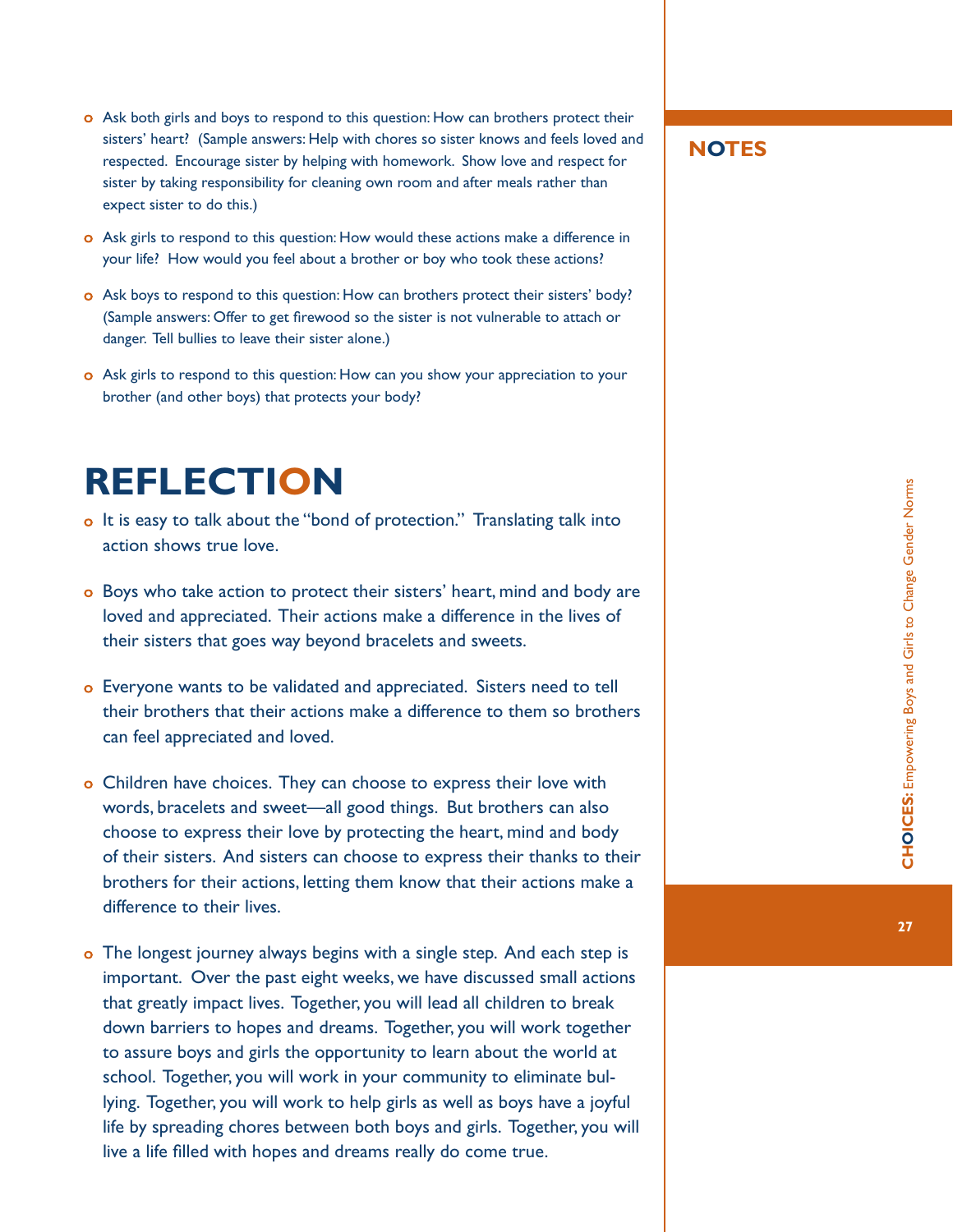### **RAKSHA BANDHAN**

A sample of **RAKHIS**, tied by sisters on the wrists of brothers in celebration of Raksha Bandhan

**RAKSHA BANDHAN** (*the bond of protection in Hindi*) is a Hindu festival, Rakhi is a traditional Hindu festival symbolizing the love and affection between a brother and a sister. This is a festival wherein the sister pray for the safety and happiness of her brother. It is also known as 'Raksha Bandhan' that means a 'knot of protection'. Every year, this festival is celebrated on shravan poornima as per the Hindu calendar.

The festival is marked by the tying of a rakhi, or holy thread by the sister on the wrist of her brother. The elder brother in return offers a gift to his sister and vows to look after her same while an elder sister returns offers to her younger brother. The brother and sister traditionally feed each other sweets. It is not necessary that the rakhi can be given only to a brother by birth; any male can be "adopted" as a brother by tying a rakhi on the person, that is "blood brothers and sisters", whether they are cousins or a good friend. Indian history is replete with women asking for protection, through rakhi, from men who were neither their brothers, nor Hindus themselves.

The rakhi may also be tied on other special occasions to show solidarity and kinship (not necessarily only among brothers and sisters), as was done during the Indian independence movement.

Adapted and picture from:

http://www.raksha-bandhan.com/ http://en.wikipedia.org/wiki/Raksha\_Bandhan